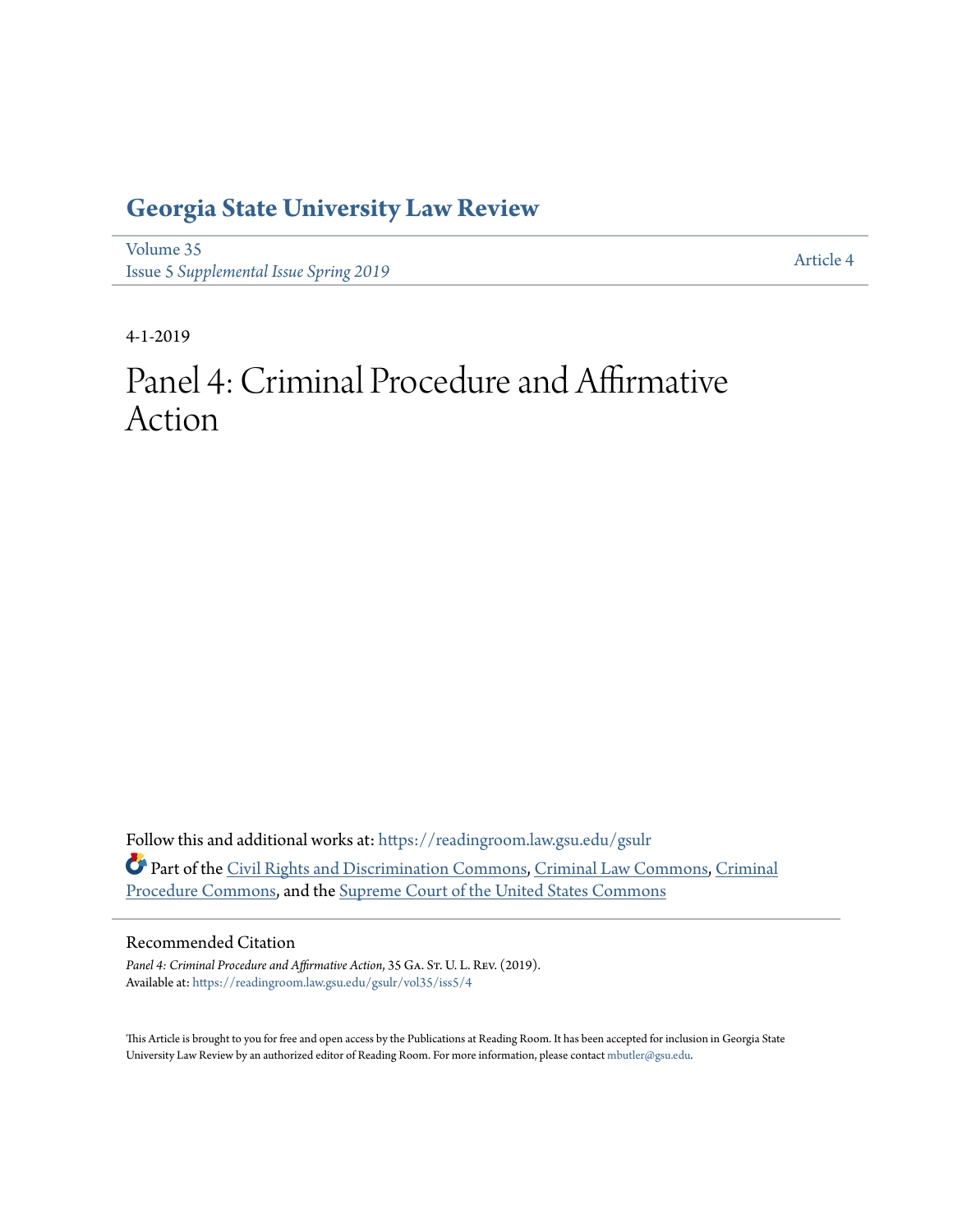## MODERATOR: LAUREN SUDEALL

## PANELISTS: DAN EPPS, GAIL HERIOT, AND CORINNA LAIN

**Professor Lauren Sudeall:** We're going to be transitioning a little bit in terms of topic now, and as you may have noticed, I'm not Eric Segall. I'm Lauren Sudeall. I'm on the faculty here at the Law School. I'm going to skip the longer introductions as has been done in the other panels just to save time. I'll just tell you who we have up here on the stage. We have Dan Epps from the Washington University School of Law, Corinna Lain from the University of Richmond School of Law, and Gail Heriot from the University of San Diego School of Law. We have the perhaps unique and challenging task of weaving together multiple topics, not even just what's listed on the agenda, but we're going to sort of squeeze the death penalty in there, as well, as sort of a sub-topic of criminal procedure.

Our format's going to be a little different by virtue of having the Herculean task of doing that. We're just going to sort of—I'll spend a minute or two giving a little introduction, and then we're going to go panelist by panelist, and I'll ask a few questions, give a brief opportunity for others to chime in, and then we'll try to reserve time at the end for Q and A.

So, as I mentioned, we're trying to knit together, or at least touch on, some pretty different areas here. But, perhaps we can draw some parallels and thinking about Justice Kennedy's approach to these topics. In the context of the death penalty, Justice Kennedy certainly didn't embrace abolition, but as in many of the other areas we've talked about today, he often provided the critical fifth vote in a number of important death penalty cases, including *Roper v. Simmons*, barring the death penalty for juveniles; *Kennedy v.* 

1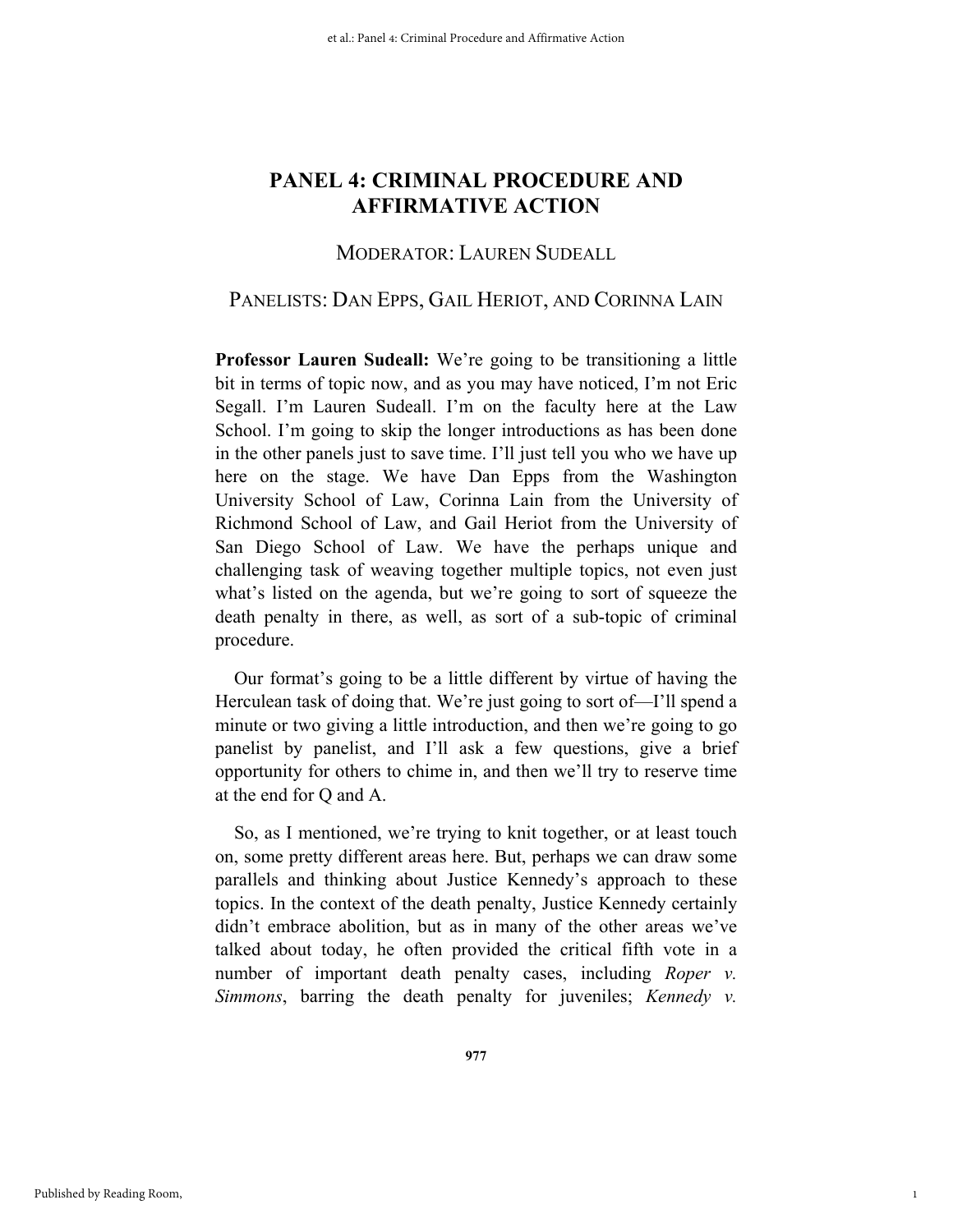*Louisiana*, barring the death penalty for non-homicide crimes; and joined Justice Stevens' opinion in *Atkins*; but, he also joined the majority in upholding a number of lethal injection protocols. So, I think in some sense we see someone who didn't want to strike the death penalty down altogether, certainly, but really was trying to be careful about demarcating the boundaries in which it could operate with a focus on sort of decency and a certain view of society. I know Corinna's going to talk about the importance of dignity in the context of the death penalty.

We have somebody who, for a long time, had never voted in favor of an affirmative action program but in *Fisher v. Texas* eventually changed his mind, upholding the university's plan. I know Gail will talk about that. He also wrote the concurring opinion in *Parents Involved*, again threading the needle. That case involved voluntary school-integration plans. So, in trying to think about all these different issues and these two different areas of the law, I'll at least put forth and certainly folks here can tell me if I've hit on anything of value, that I think we can think about Justice Kennedy as often trying to thread the needle and be very careful in trying to think about boundaries. But also, I think to some extent having this very aspirational view of society and maybe how society should be and maybe trying to reach that place of having that inform him in how he approached these different areas of the law, and I do think in some sense, maybe a certain idealism about society and at least where it should be, if not where it is today.

I'm going to start with Dan to talk about criminal procedure. If you could just start off by maybe summarizing, again, in ten minutes or so, or less than that, Justice Kennedy's approach to the field or maybe just hitting on a few highlights or cases that are of particular interest in that area.

**Professor Dan Epps:** Sure. So, I've been spending a lot of time thinking about Justice Kennedy's approach to criminal procedure and trying to come up with some themes. I think some of them are the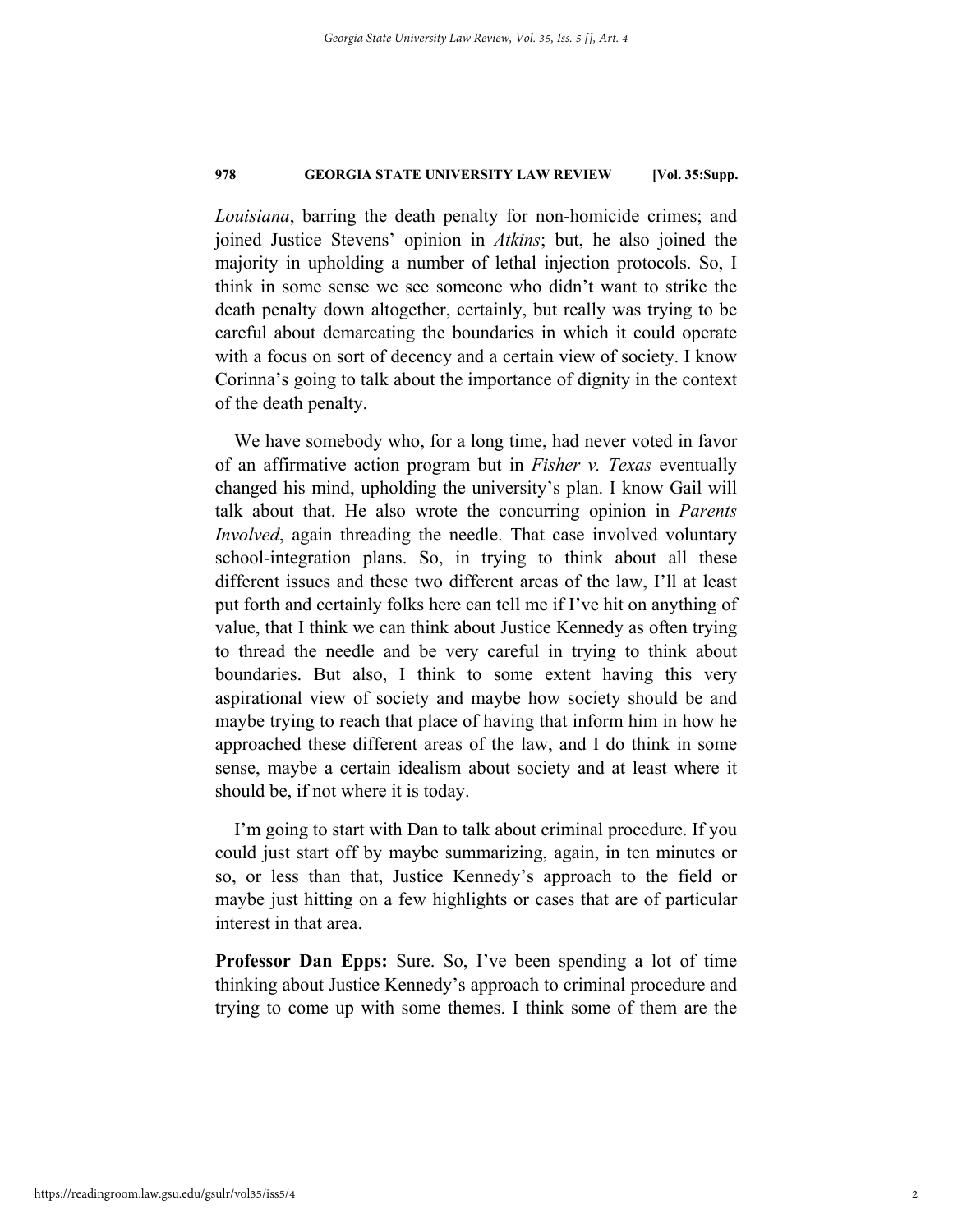relentless anti-formalism that we've been talking about for the whole day. I don't think he was particularly concerned with procedural rules for the sake of procedural rules. He was much more oriented toward substance in this field than straight up procedure. He cared about fairness but cared about fairness for particular ends. So, if you were someone coming in and saying, "Look, I'm a guilty person, but I didn't get this exact procedure to which I was entitled under the Constitution," he might not have been the best Justice for you. But if you're coming in saying, "Something really unjust just happened to me," you might have been in better shape.

One thing I've been thinking about a lot is, and trying to figure out, is that he's often called our most libertarian Supreme Court Justice in recent years, he has this big concern about liberty. I don't see a liberty focus in crim pro nearly as much as you might expect. At the very least, I don't see it in the sense of a traditional libertarian concern for the threat posed by the state. In his Fourth Amendment cases, which I'll talk about in a little bit, he is sort of more deferential to the government. He is—I found him generally more deferential to political actors and police in general in crim pro than you might expect, given his jurisprudence in some other areas.

In terms of his most important contributions, I think a lot of people are going to immediately go to the Eighth Amendment cases. I'm not going to talk about the capital cases, do not take the wind out of your sails, Corinna, but I'll talk about some of the related cases which are *Graham v. Florida*, right. This is a case where the Court says you can't impose life without parole for juvenile non-homicide offenders, and then it's built on in *Miller*, which requires individualized sentencing for juvenile homicide offenders before they can get life without parole. Those are going to get a lot of billing when people are talking about him and the sort of criminal sphere, but even in the Eighth Amendment context, he's not sort of a uniformly pro-defendant Justice. He writes a separate opinion in *Harmelin v. Michigan* sort of indicating some theoretical openness to Eighth Amendment challenges to terms-of-year sentences more generally,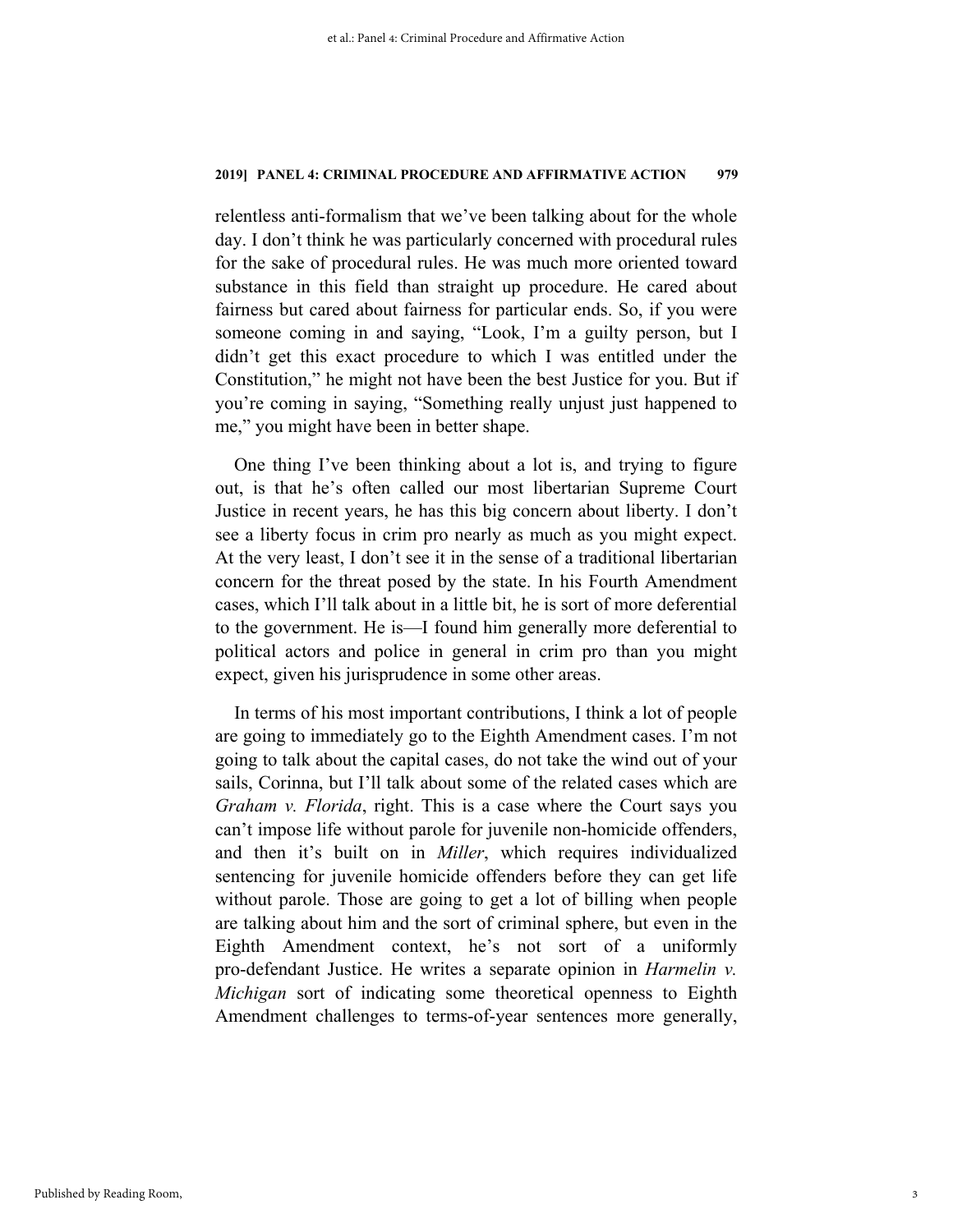not talking about the juvenile context, but there, ends up upholding a quite unjust sentence for a first-time drug offender.

Interestingly, he seems to get sort of intrigued by some problems with criminal justice late in his career. He gives this speech in 2012 to the ADA, where he talks about the dangers posed by corrections and how we need to care more for prisoners. But I don't know if he has enough of an opportunity to flesh that out in his jurisprudence before he ends up leaving the Court. He does so in the juvenile context. He writes the opinion in *Brown v. Plata*, which is about the remedy for a long series of conceded Eighth Amendment violations in the California prison system, but it seemed like maybe there was more he wanted to do or might have wanted to do if you can imagine him staying on the court for ten years. One thing I'm drawn to is he has this weird opinion in *Davis v. Ayala*, which is the case that has literally nothing to do with solitary confinement, but it turns out that the defendant in that case had been in solitary confinement. Justice Kennedy asked a random question about it in oral argument and then wrote this whole concurrence saying, "This is a thing I might be interested in getting into," and then that ends up being an unfinished legacy.

**Professor Sudeall:** So, you mentioned earlier the Fourth Amendment—and we talked a little bit earlier in the day about the relationship between Justice Scalia and Justice Kennedy. The Sixth Amendment and Fourth Amendment were areas where Justice Scalia was seen as being maybe unexpectedly defendant friendly, so would you say that he was more so than Justice Kennedy? We've also talked about areas in which the two of them really vehemently disagreed around certain issues. How did they play off each other in this context?

**Professor Epps:** Yeah, I would say certainly a little bit, and I don't want to overstate how much of a Fourth Amendment defender I think Justice Scalia was, because he talked a lot about the substance of the Fourth Amendment, but when it came down to remedies, I don't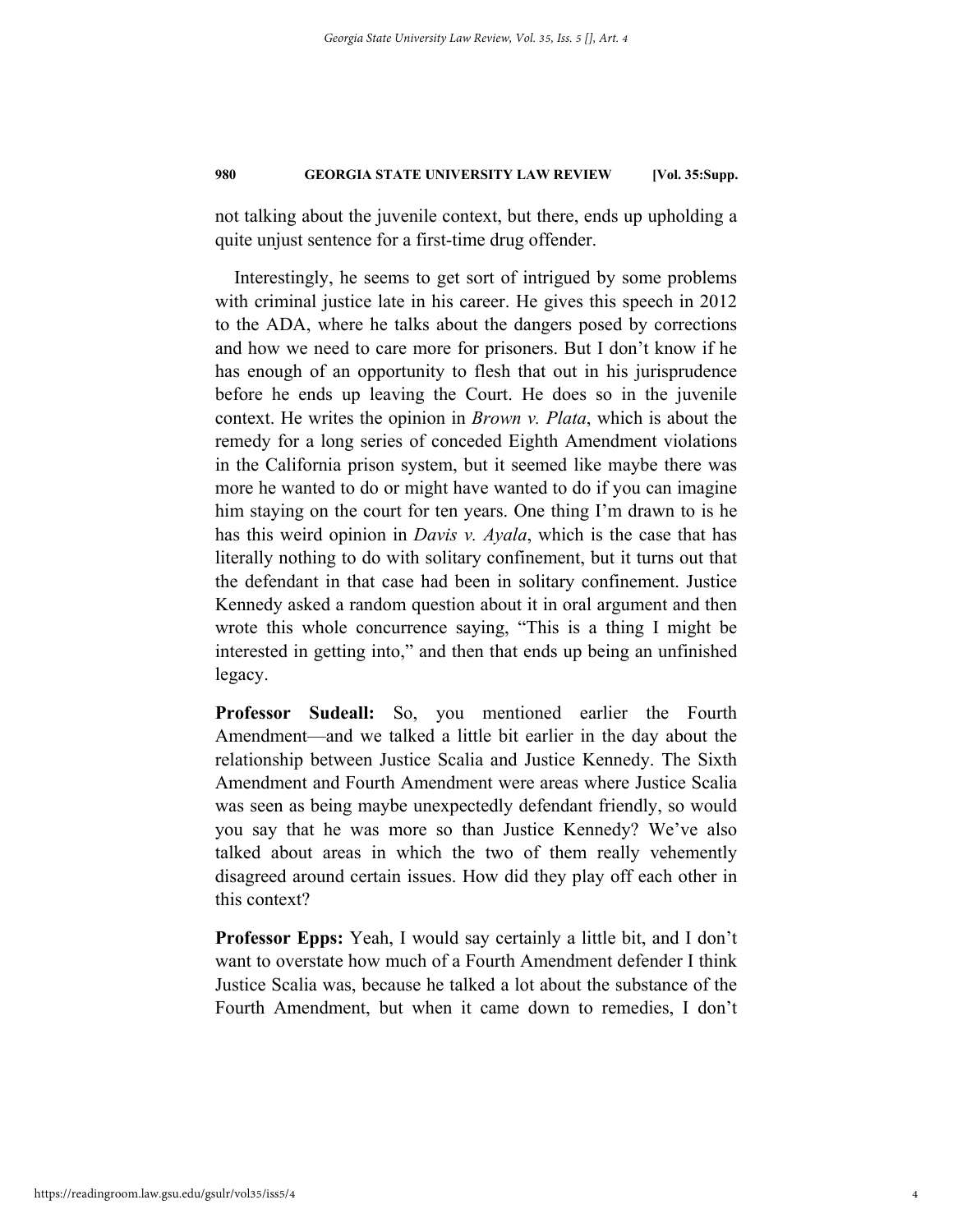think he was really interested in doing a lot to meaningfully enforce the Fourth Amendment. But that said, when it came to the substance, I think Justice Scalia was more concerned with the Fourth Amendment than Justice Kennedy. Justice Scalia writes a very angry, and I thought quite effective, dissent in *Maryland v. King*, which is the case about whether you can DNA test arrestees. Justice Kennedy generally was okay with the drug testing. He wrote the *Skinner* and *von Raab* decisions. Justice Kennedy dissents in *Carpenter*, the recent case about whether it's a Fourth Amendment search to get cell site location information. Justice Kennedy writes *Hiibel v. Sixth Judicial District*, which is about when you can question or arrest someone who just refuses to give their name.

Justice Kennedy does write some pro-defendant Fourth Amendment cases, but not that many. This is where it gets to the point I was saying a second ago. You see in Justice Scalia, he does have this concern for the dangers of government. Whether it's real, whether it's just rhetorical, he really talks about that and seems to see that as a real threat and emphasizes that the Founders were worried about the dangers of government. I don't see that concern that much in Justice Kennedy's jurisprudence.

**Professor Sudeall:** So, if there is one or several ways in which you think his leaving the Court might change criminal procedure, what might that be, or might he not—might his departure not change that area of the law in a fundamental way?

**Professor Epps:** I think it would be hard to imagine it won't in some ways, and I think how it's going to change the law and which direction it's going to change the law in is going to depend on the issue. So, the sort of formalist issues, issues where the Constitution seems to dictate a certain kind of procedure but one that largely seems to serve to make it harder to get the bad guys, Justice Kennedy was usually with the government. In the Sixth Amendment context, Sixth Amendment sentencing, he was not a big fan of the *Apprendi* line. He wrote a lot of opinions trying to push back on that "*Apprendi*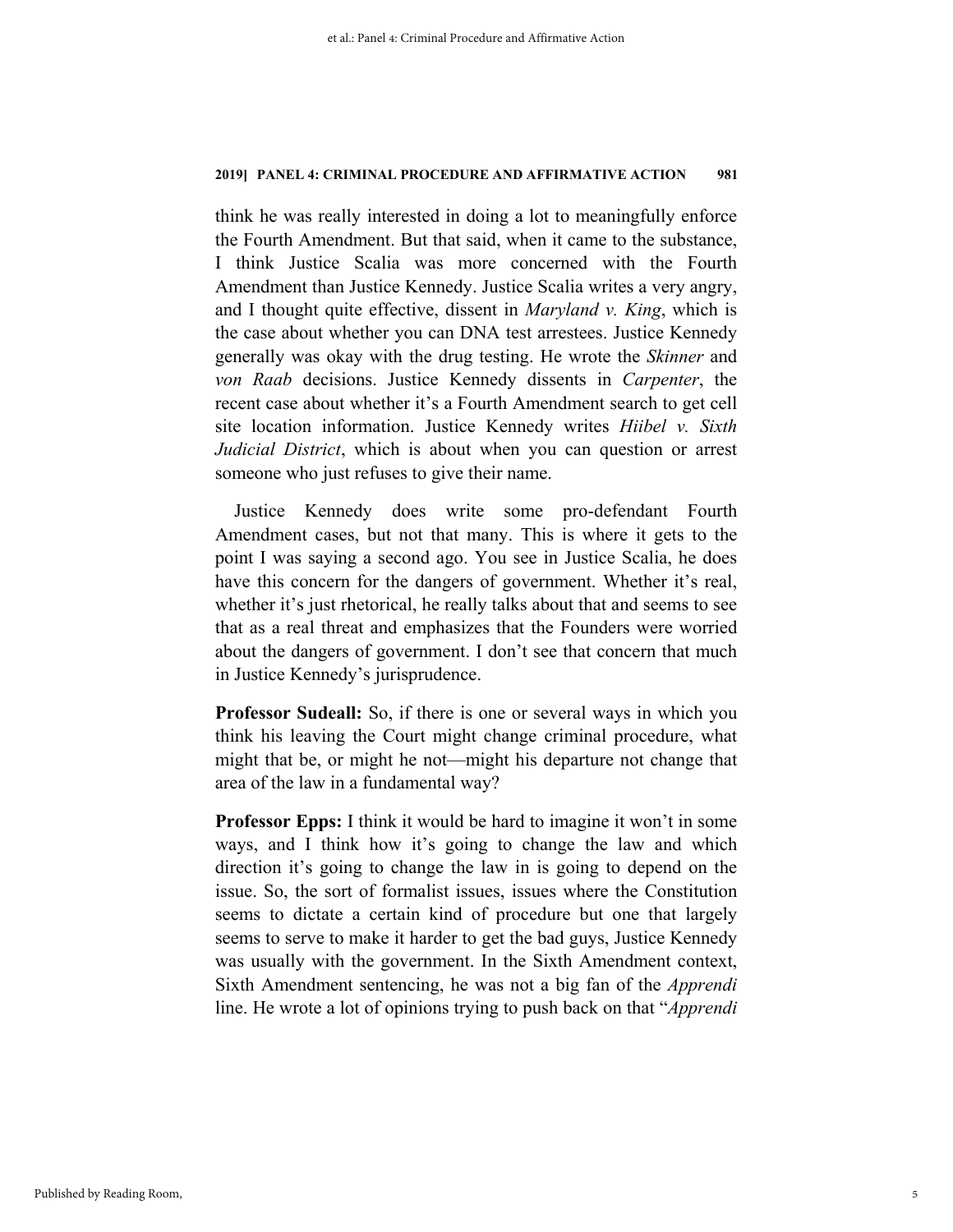Revolution." Likewise, in the Confrontation Clause, I think he's in the majority in *Crawford* but then later gets off the train and writes a bunch of dissents where he basically—the tenor of which is, "Why are we doing this? why are we insisting that people have the right to confront this particular accuser? This is just making it hard to get the bad guys."

I think a new Justice—Justice Kavanaugh if it turns out to be Justice Kavanaugh, we'll find out very, very soon—may be a little bit more formalist in those lines and may draw more on Justice Scalia's decisions. Justice Scalia really emphasized that "Look, we don't get to just sort of assess for liability. We have to look at the procedure mandate in the constitution. If you didn't get that, that's the end of the story." Justice Kennedy, I think he was more interested in saying, "Look, what's really going on here? Is this going to make it harder to get the bad guys, or are people really getting screwed over?" I think those cases, the defendants are going to be better off. In other cases, like ineffective assistance of counsel cases, defendants might be worse off under a more formalist, conservative, originalist approach that someone like Justice—Judge Kavanaugh if he's confirmed would offer. Justice Kennedy, he wrote the opinions in *Missouri v. Frye* and *Lafla v. Cooper*, which are about ineffective assistance of counsel in the plea context. Those are cases where I think you really see him saying, "Look, what's really going on here? Maybe that there are these formal arguments that this doesn't quite work in this context, but look, let's be real." He in fact quotes Bill Stunz's work, basically says, "Our system of criminal justice is a police system, and that's what's important, and we need to give people a fair procedure there." I would imagine that's not going to be something that more conservative, originalist-type Justices are going to push forward.

**Professor Sudeall:** I want to give the two of you, if you want to chime in, or we could also transition. It's a pretty seamless transition, as Dan highlighted. A big area for Justice Kennedy in criminal procedure was the Eighth Amendment, so maybe we could just move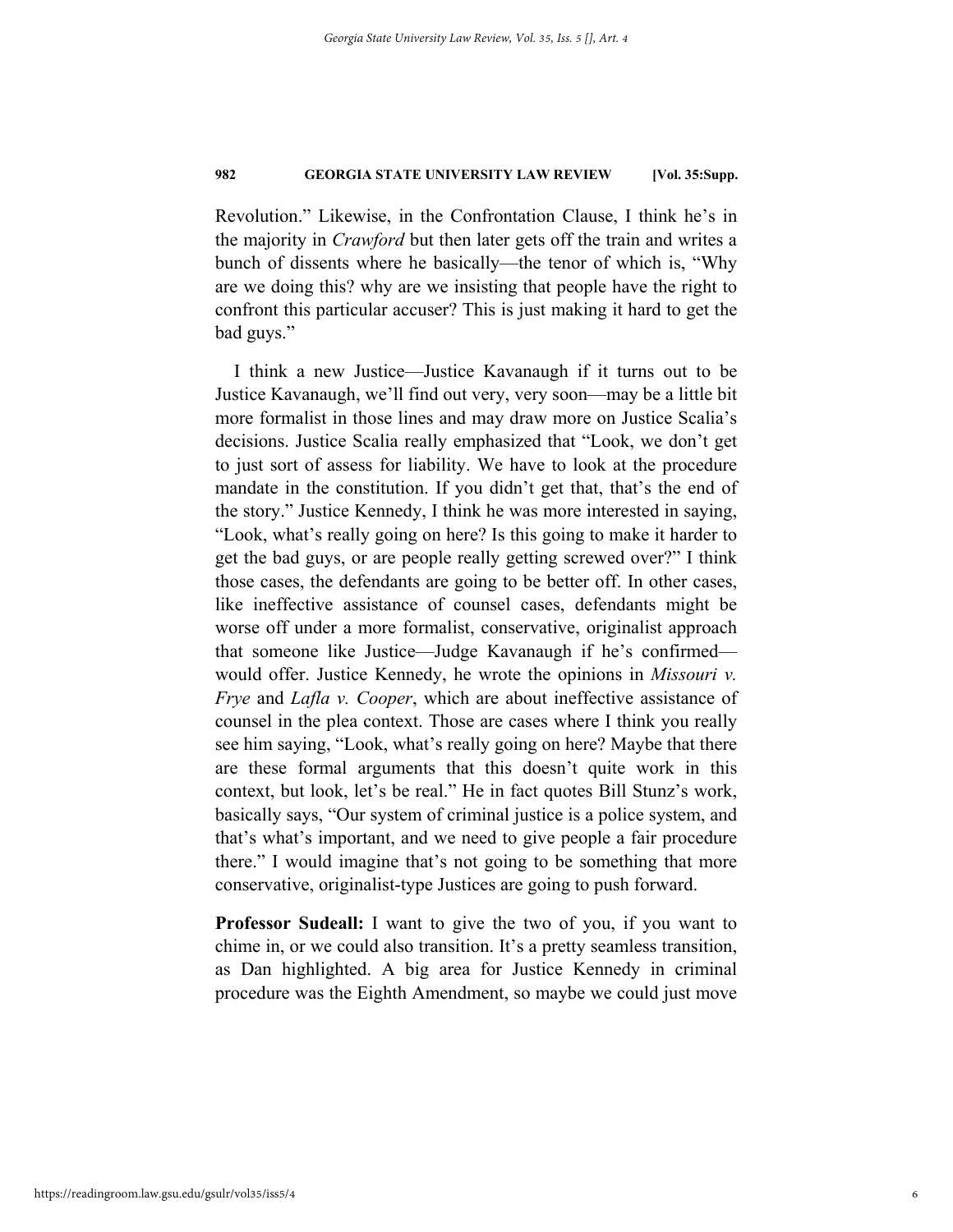to you to talk about—again if you could maybe summarize what his approach, if you can, to death penalty cases, had been.

**Professor Corinna Lain:** Sure, and I will say, by way of Dan's comments, I agree 100%. I'm not surprised, Dan, that you mention some Eighth Amendment cases, because when I think about Kennedy on criminal procedure, it's sort of unremarkable, whereas in the death penalty area, it's "Oh yeah, there's a real strong thread here." I'm reminded of a survey—2006, 2008 or so—and it listed Justice Kennedy as one of the top 10 most conservative justices. That seems about right. Kennedy didn't surprise us on criminal procedure. Scalia was much more interesting and much more surprising and had much more of a Libertarian thread on criminal procedure. Kennedy was more—there were some things that bothered him, and I think you nailed it, it was the basic fairness point—but otherwise, he wasn't so distinctive.

But in the Eighth Amendment context, he really is distinctive. Today, what we've heard thus far and what we'll continue to hear about, is this dignity jurisprudence, or language of dignity that he had. That plays out in the purist form in the Eighth Amendment, because the Eighth Amendment doctrine was all about dignity well before Kennedy ever showed up. So, for the guy who really cares about dignity, and by the way I went back and looked, and during his confirmation proceedings, Kennedy was asked, "What are the sort of liberties that the Constitution protects? What do you consider under the concept of liberty?" And he says, "An abbreviated list are the essentials of the right to human dignity." Then he lists some things. He talks about harms to the person, injuries and anguish to the person, but the very first words out of his mouth are "the essentials of the right to human dignity." So this is something that was important to Kennedy from the start.

And this is something that has been important in the Eighth Amendment from the start, or at least since 1958, when the Court decided *Trop v. Dulles*. There Chief Justice Warren is talking about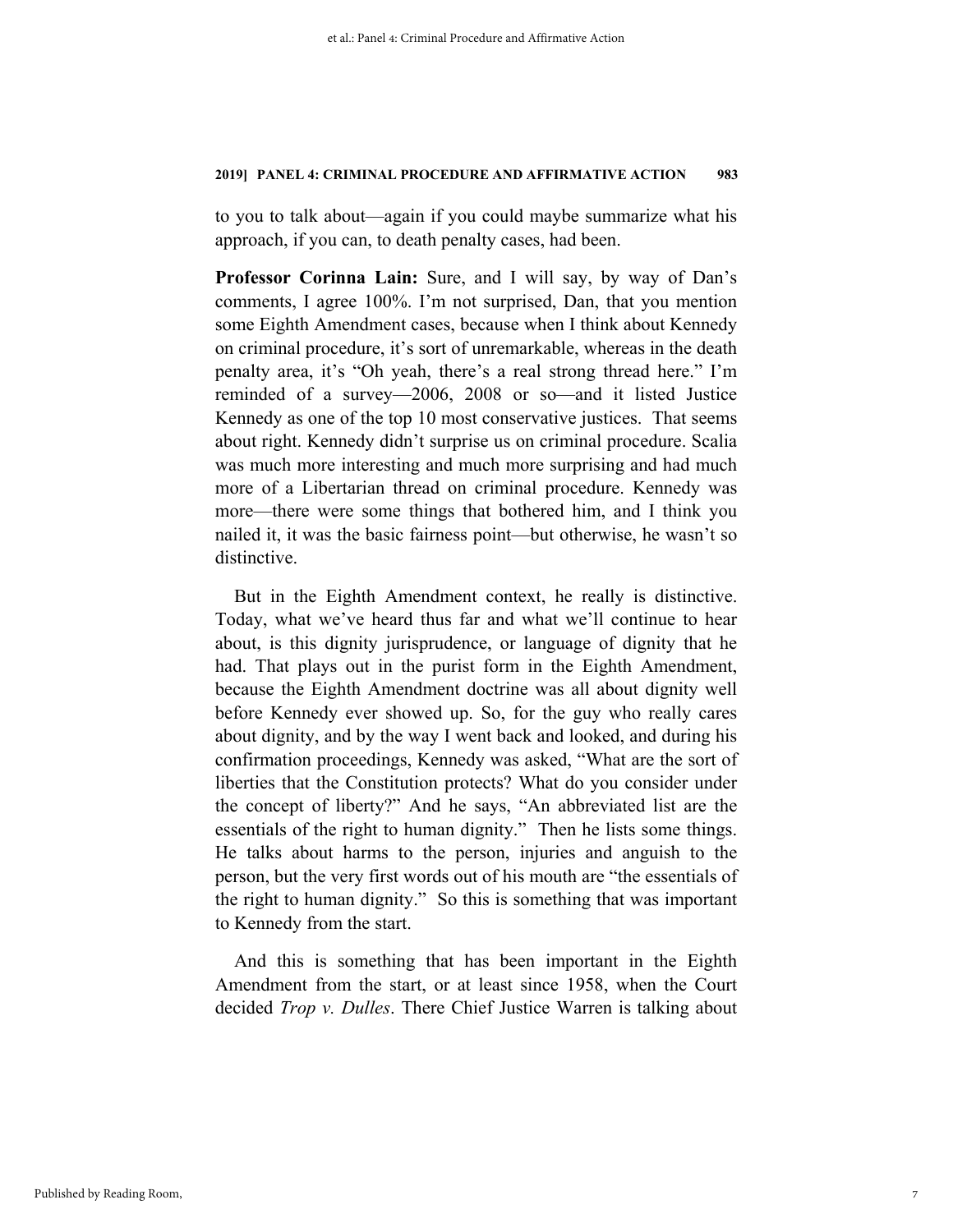the Eighth Amendment and is breathing new life into the Eighth Amendment. He says, "The basic concept underlying the Eighth Amendment is nothing short of the dignity of man." So you can see dignity being a theme in the Eighth Amendment from the earliest time. Justice Brennan and Justice Marshall are talking about dignity when they vote to abolish the death penalty as it is then administered in *Furman v. Georgia* in 1972. The Supreme Court, Justice Stewart for the plurality, is talking about dignity when the Court brings back the death penalty in 1976. In *Woodson* the Court says, "You can't have an automatic death penalty. Why? Because that violates human dignity." So you put the two together, and you've got the dignity doctrine for the dignity dude. So you can expect to see this really strong thread here.

It's not to say, as Dan mentions, that Justice Kennedy wasn't part of really some horrible decisions, especially at the beginning of his tenure on the Court. He was part of a pair of decisions in 1989 that said executing people who committed their crimes as juveniles was just fine, and executing offenders who had intellectual disabilities, then referred to as mentally retarded, was just fine. He was part of the majority in *Herrera* that said you need a constitutional violation to go with an actual innocence claim on habeas. He was part of the majority in *Walton*, where the Court said that even though the death penalty is supposed to be limited—it's not supposed to be for just any murderer, it's supposed to be for the worst of the worst—that it was okay if the aggravator was that the murder was cold-blooded. I remember the dissent in that case saying, yeah but that means that the death penalty is for all but the contrite murderer saying, 'I'm really sorry but I'm going to have to kill you' and Kennedy is saying, "Eh, that's limited."

So, he's a part of some really quite dreadful death penalty decisions, especially in the early years. What's interesting is that by the 2000s, Kennedy has really taken a turn. He does have some blind spots to this day, particularly end game stuff—so he's a reliable vote for denying stays. He's a reliable vote for narrowing habeas review in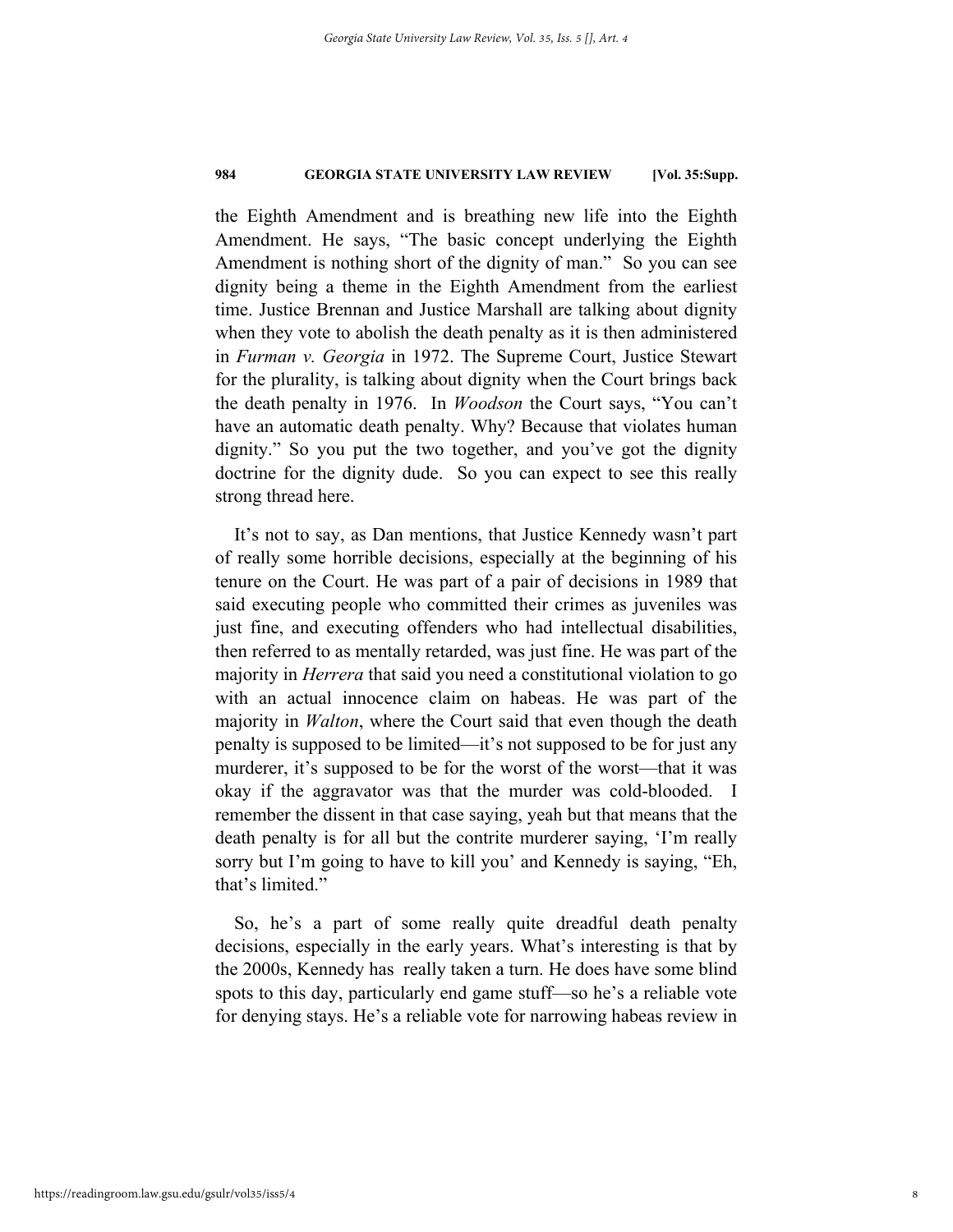capital cases. He's a reliable vote to deny relief in the lethal injection cases.

But otherwise, he really takes a turn in the 2000s. He changes his mind on the execution of juvenile offenders and the intellectually disabled. He doesn't write the opinion in *Atkins* but he later writes the opinion in *Hall v. Florida* where the court is striking down Florida's very narrow conception of intellectual disability, and he talks about how the execution of the intellectually disabled is a violation of human dignity. He says this is just a blind rage. The death penalty is supposed to be for the worst of the worst and if the offender is intellectually disabled, then by definition they can't be the worst. He says this is against this notion of human dignity.

Then you have *Roper v. Simmons*. He writes the 5-4 decision to strike down the juvenile death penalty. Dan, I think you mentioned *Graham*, but there's also *Kennedy v. Louisiana*, where Kennedy writes the decision invalidating the death penalty for rape of children who did not die. And you mentioned *Brown v. Plata*. Each one of these decisions that he's writing, he talks about dignity. It's all over the place. What is the theme? It's dignity.

**Professor Sudeall:** Can I ask you, we didn't plan this, but I have a question for the two of you. Why is it that this doesn't translate over? Because death is at stake? Why does it not translate over into everyday interactions with the police, for example? Why does he not think about dignity in that?

**Professor Lain:** I think that human dignity has this special meaning and valiance when you're talking about the death penalty. I'm thinking of the Canadian Supreme Court decision that refused an extradition request in a capital case, and the Canadian Supreme Court says, "Even though we have this extradition agreement, we're not going to honor it here. Why? Because the United States has the death penalty, and that's the evisceration of human dignity." Then you've got Pope Francis in 2015 who says, "We should abolish the death penalty. Why? Because every human being has an unalienable right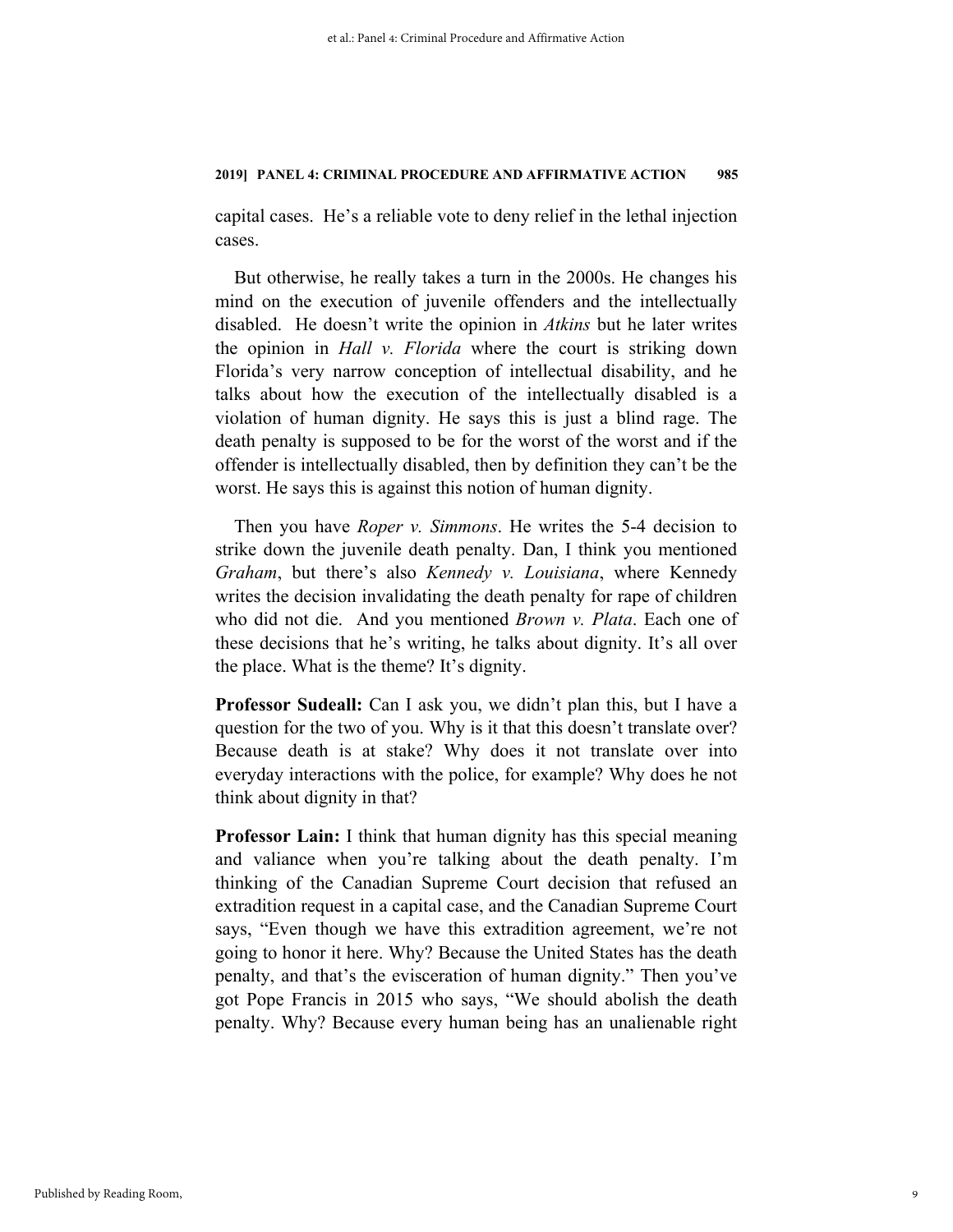to human dignity." The death penalty says, "You don't have a right to be a living human being anymore. We are kicking you out of the human community." The point is that there's this residual dignity and humanness to every person that the death penalty takes away. I think there's something very unique about that. Death is different.

**Professor Epps:** Also, in these cases, though, it seems to be part of what's important is the message society is sending more generally, because as you noted, even in the capital context, he doesn't become a death penalty abolitionist late in his career. When he's voting on all these stays and so forth, to win those cases they often break down along ideological lines. He's almost always going to be with the conservative majority. He's interested in making these big statements. Certain categories of defendants are just off limits, but it comes down to the way the law operates on its day-to-day operation, he's less interested in really limiting things.

**Professor Lain:** It reminds me of Justice Scalia, who was speaking in 2015, I think it was, and he said, "I wouldn't be surprised if the Supreme Court gets rid of the death penalty all together." He was clearly referring to Kennedy, because there were already four votes, but you needed Kennedy. I have wondered if Kennedy's jurisprudence over time, well we didn't get to see it play out, but I have wondered whether he would have been willing at some point to go all the way.

I think Kennedy's dignity doctrine had three meanings in the death penalty context. One was that the death penalty is uniquely degrading to human dignity, because you're kicking a person out of the human community, and so you have to be very, very careful. Let's be very, very careful about how we do that and who we do it to. And maybe there was room there, if one cared about dignity in its strongest formulation, to go all the way. We'll just never know.

The second meaning is this notion of excessively severe, disproportionate penalties that carries over to the non-death penalty context, where he's saying, "Look, if the person is not the worst of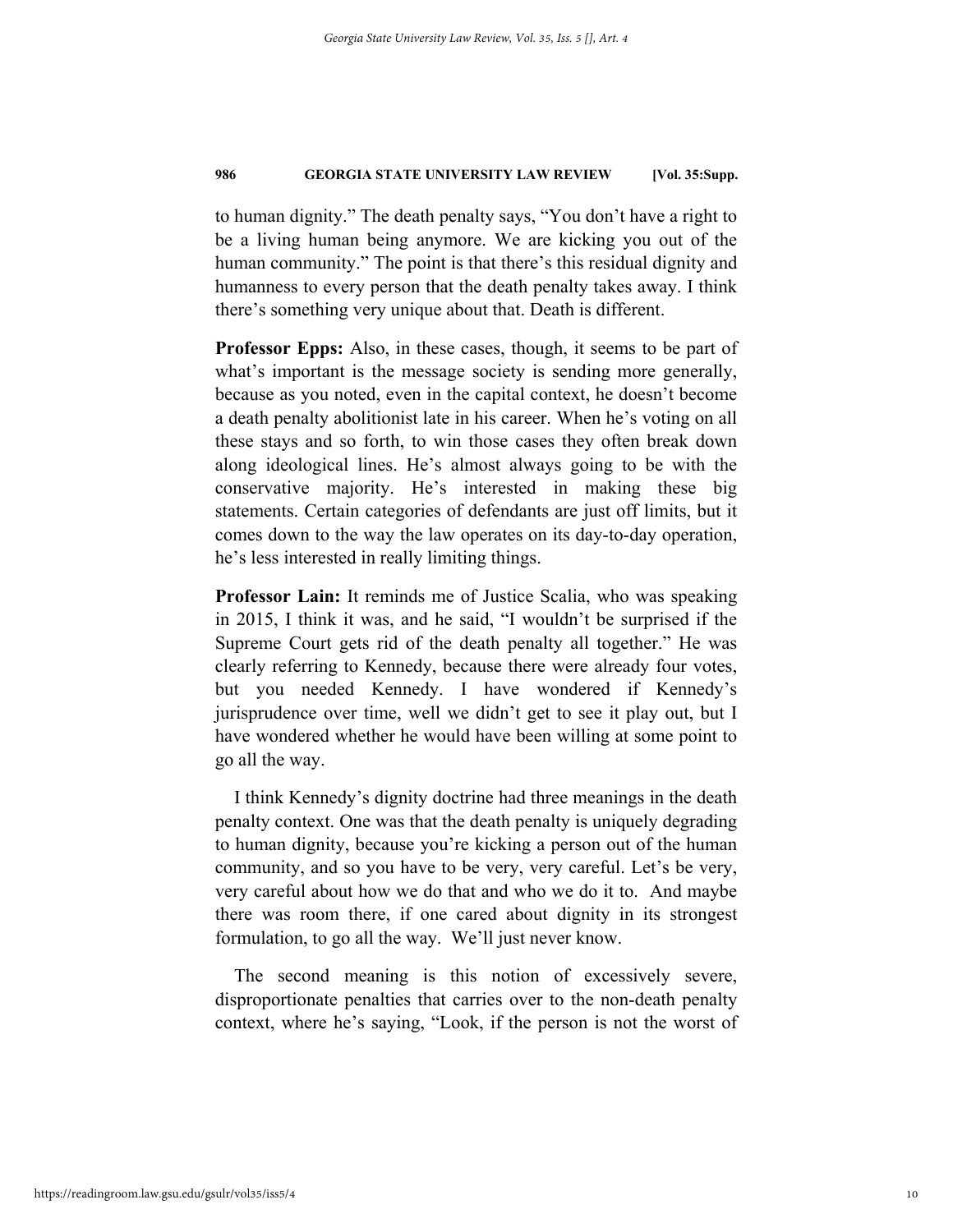the worst, then what you have is society playing out its rage over this murder. That is just a blind rage, a brutalization." And the Court talks about this some in *Ford* where the Court says you can't execute the insane. But I think that the proportionality doctrine comes from that.

Then the last thing that I think is he's talking about is a sense of dignity of society and how we can't treat offenders—we can't treat brutal, vicious murderers like they treated their victims. Why can't we do that? His view was you can't just do unto others what they did to someone else, because you can't stoop that low. It's not because they don't deserve it, it's because civilized society shouldn't set its standards by the people who are breaking the law and murdering people. I think that's a piece of it too.

**Professor Sudeall:** You brought up the possibility of the Court ending the death penalty, and so along those lines I'll ask—I think many writing in this area seem to believe that there's this inevitable decline or that we're seeing this decline. I don't know if I personally agree with that. I think it's a little more nuanced, maybe because I also live in a part of the country where that is perhaps less true than others. So, with Justice Kennedy leaving the Court, what of that possibility?

**Professor Lain:** It's super interesting, and I've written about the death penalty collapsing under its own weight. With Kennedy off the Court, I think that really smart capital litigators are going to be even more careful about what they bring to the Court and whether they want to be bringing things to the Court, because you can make bad law. So, we might see less things going to the Court. Think about *Furman v. Georgia*—the death penalty was dying on its own. The Court stepped in and surely thought, "Oh we're just shutting off the lights, everybody's left the party," and then you have this massive backlash.

In some weird way, I think Kennedy may have laid down the path to abolition even though his dignity doctrine didn't go all the way. He was the power behind the evolving standards of decency doctrine.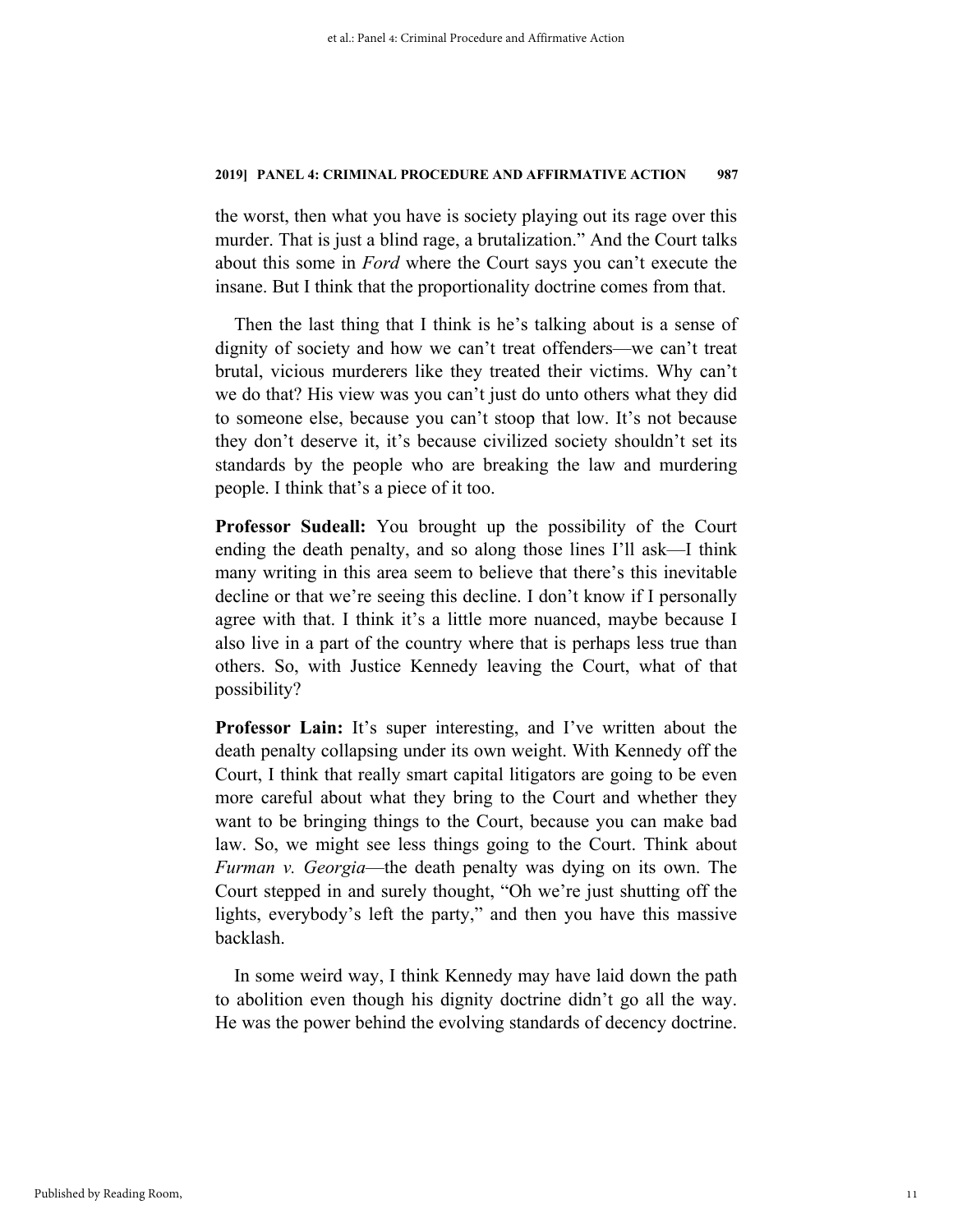That doctrine looks at how many states have the death penalty, what's happening with executions, what's happening with death sentences? And those things are declining. We've had seven states in the last ten years get rid of the death penalty. Executions last year twenty-three in the country. *In the country*. I mean, ten years ago, fifteen years ago, Texas had forty-eight all by itself. And prosecutors are not asking for it as much. The prosecutors that were asking for it, they're retiring, or they're running for reelection, and they're not getting reelected. I do think the death penalty is dying its own slow death, and that if you are a death penalty abolitionist, the worst thing would be for the Supreme Court to step in again. In fact when Scalia said that about the Court striking down the death penalty, I thought "you're baiting them. You just want to rev this up again." So maybe this will all work out, but I hope not because of the Court.

**Professor Sudeall:** It's interesting. I think the death penalty is one of the areas where, you sort of alluded to this, there are sort of these renegade states that are repeat players that show up—Texas, of course being one of them. I teach capital punishment, and I think almost every case is a Texas or a Georgia case. But, the term that I was clerking, there were multiple cases where Texas got slapped down, and Justice Kennedy was often a big part of that. He wrote many of those. It's interesting that, even to the extent this is becoming a more localized issue, at least he was willing to play that role of not letting things go too far. I'll be curious to see, aside from this bigger question, whether the Court is at least playing that role and checking states that push back.

**Professor Lain:** Now it's Chief Justice Roberts who is in the position to play that role, and he has on occasion. So, in the *Buck v. Davis* case—that is the case where the defense has an expert, and the expert talks about future dangerousness and says, "Well, because he's black there's a higher chance that he's going to be dangerous in the future." And it's Chief Justice Roberts who writes the opinion in that case and says, "No, you can't do that." He has a line in that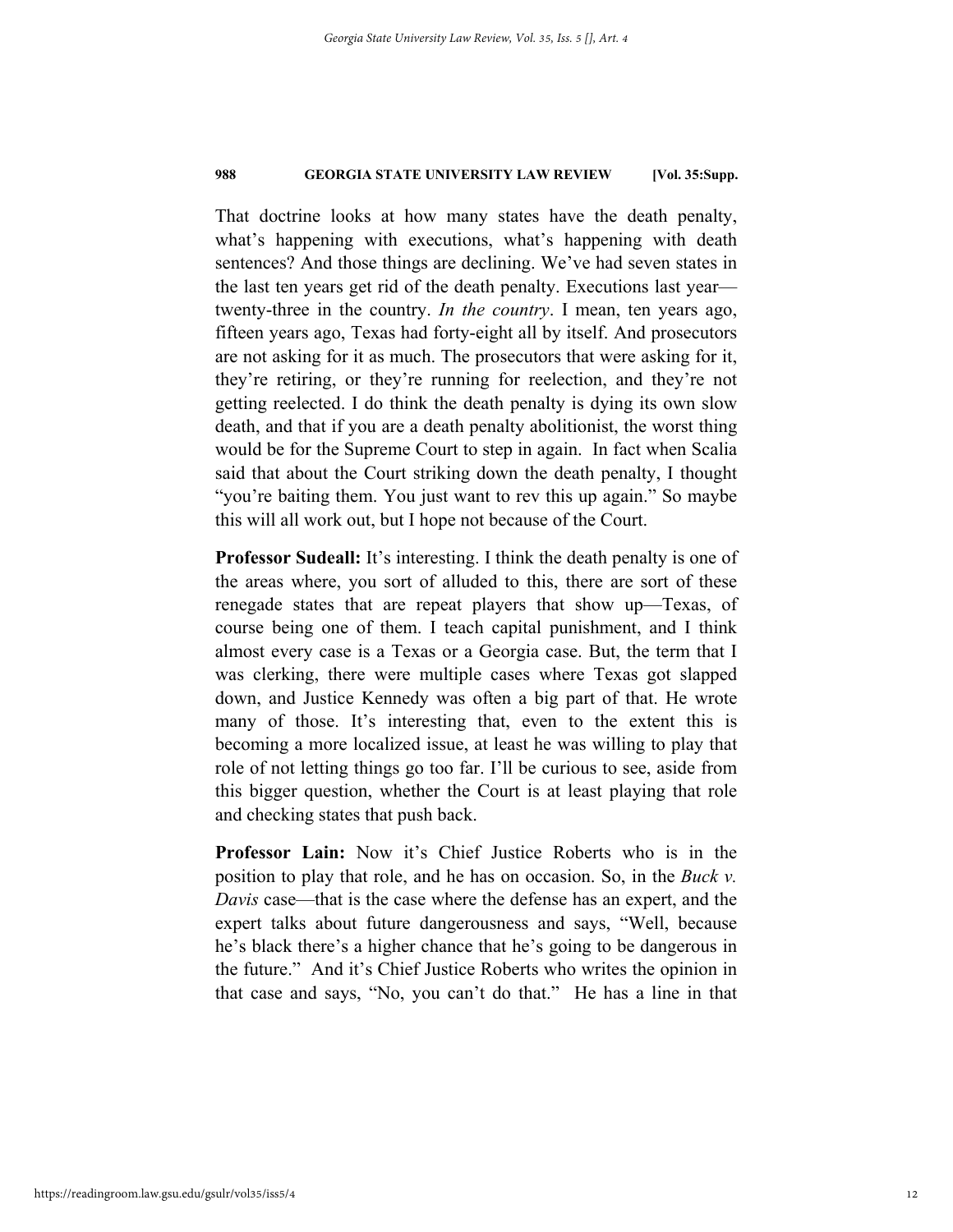opinion where he says, "Some toxins are deadly in small doses." That fits the death penalty so well on so many levels.

And then you have the *Madison* case. That's the one where you've got this capital defendant who can't see, can't walk without assistance. He's incontinent. He can only recite the alphabet to the letter G. He's got all of these things wrong with him, and Alabama is rushing to execute him. It goes up to the Supreme Court to see whether he's competent to be executed. Who knows how it's going to turn out, but from the oral arguments it's pretty clear that Roberts is going to side with the libs on this. Now, it's a really limited case. I don't think it's going to churn any doctrinal water there, but in super egregious cases will we have somebody who cares? That's going to have to be Roberts, because I think the other four conservatives are like eh, that's what you get.

**Professor Epps:** I was just going to follow up on that and say that case, we don't know for certain how it's going to come out, but if that ends up being true, that might suggest that capital lawyers' strategies of not bringing anything to the Court maybe is a bad one. Maybe you should try to get cases with really, really, really bad facts up there and say, "Hey, Chief Justice Roberts, do you really want to say this is okay?" The worst thing that happens is you lose, but they're probably already going to be losing in the lower courts in light of all the recent nominees. I think that there's some value in sort of forcing the Court's hand and really saying, "Look, do you want to endorse this or not?"

**Professor Lain:** On really egregious cases, I think you're exactly right, yeah. Good point.

**Professor Sudeall:** I want to transition. I don't have a good segue to move from that to affirmative action—

**Professor Lain:** Death penalty to affirmative action, easy.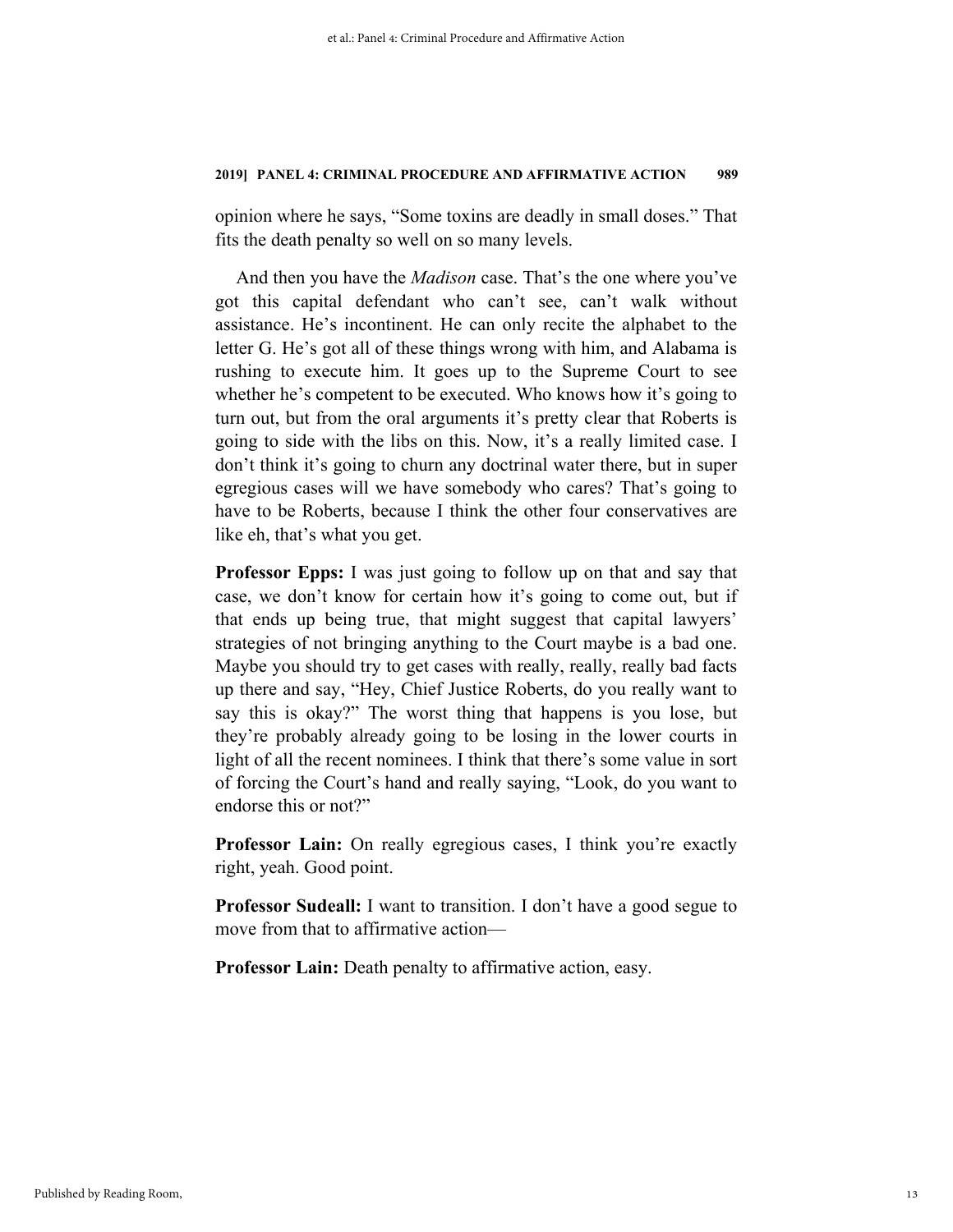**Professor Sudeall:** Gail, maybe you can start us off, and let people adapt over the next twenty seconds, to summarizing Justice Kennedy's approach on affirmative action. You have five minutes.

**Professor Gail Heriot:** Well, okay. The usual story here about Kennedy is that he started out as a reliable conservative on issues of racial preferences. To be sure, he had a fondness for articulating more pliable, softer-sounding legal standards than what you would find in Justice Scalia's or Justice Thomas's opinions. But still, when push comes to shove, he was voting with his more conservative colleagues in favor of race-neutral results, even in those cases where he was only concurring the judgment. In more recent years, however, according this usual story, he has made common cause with Justice Ginsberg, Justice Kagan, Justice Breyer, Justice Sotomayor, most notably in the second *Fisher v. University of Texas* case.

Now, it's true that this was hardly the first case where Justice Kennedy was seen as the swing Justice, but nevertheless, it was a race case. It was an affirmative action case, and that was considered to be much more unusual. People were asking why is that, what's going on in this case?

So, what did happen? According to some left-of-center commentators, he just got smart about the virtues of affirmative action. "We convinced him," they might say. Alternatively, conservative commentators, some of them like to say that he fell prey to Washington disease, that disease that afflicts so many smallgovernment conservatives who find out they're really not in favor of small government once they are in charge of things. Power can corrupt anyone, but there is a special corrupting influence that has an effect on believers in small government. Or to give it an even less flattering spin, conservatives with Washington disease start longing to impress the liberal press.

I am actually not fond of any of those explanations. They're obviously over simplifications, and they don't have much of a law spin to them. Alas, I am not going to be able to give you a perfect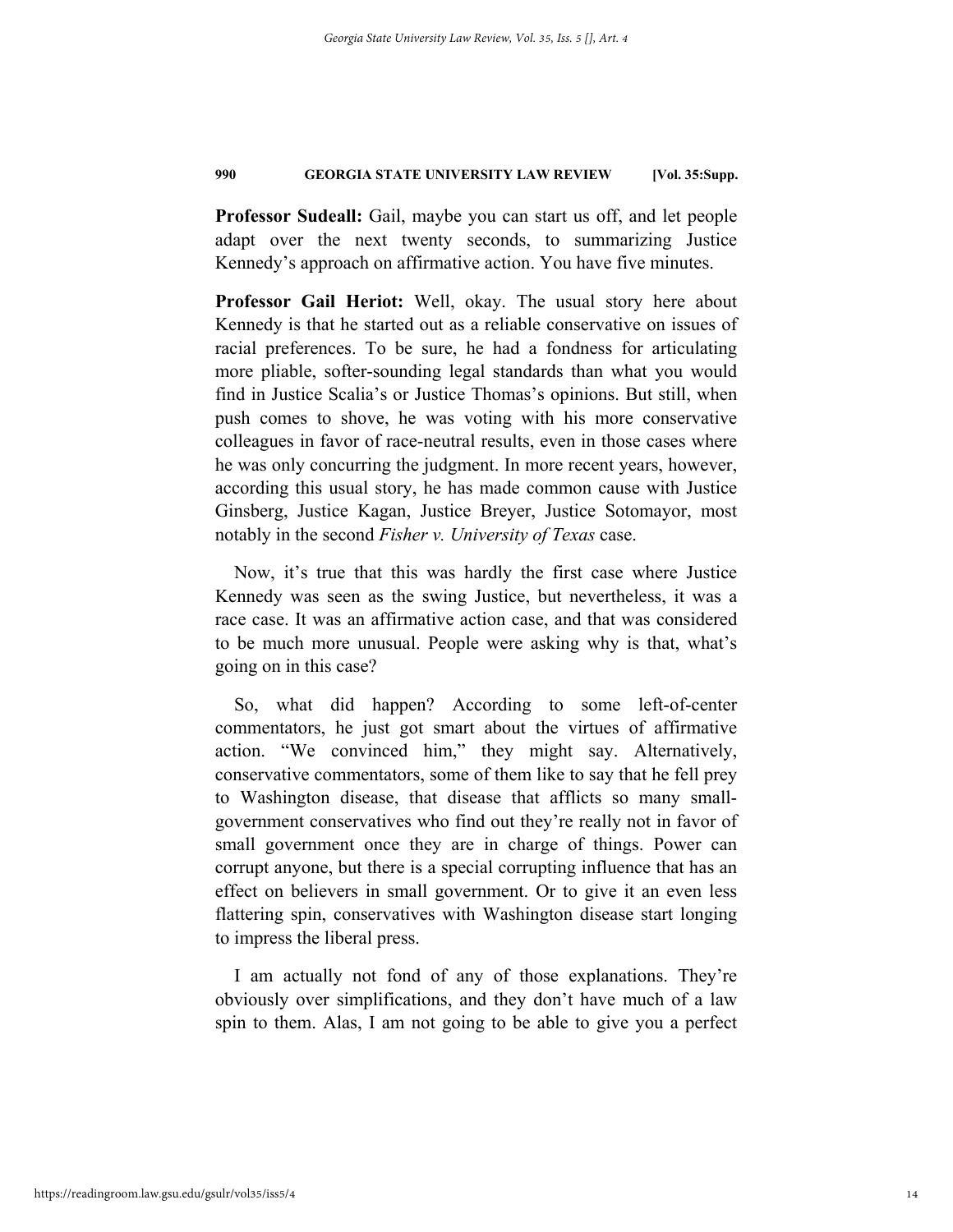legal explanation for all of Kennedy's opinions in the area of affirmative action, but for that matter I couldn't give you a *perfect* legal explanation in any other area or for any other Justice. Once you start looking really closely at a line of cases by a particular Justice, they will all baffle you a little bit, so let me try to give you a slightly more law-focused perspective.

First let me put my cards on the table here. I am a conservative, or a classical liberal if you will, with a bit of a libertarian streak, and that means that I'm generally sympathetic with Kennedy on affirmative action cases, the earlier opinions. I have *sometimes* found his softer, more pliable approach to be particularly appealing, and I would think the *Parents Involved* case that you mentioned a little earlier is one where I found the softer approach could be a better approach. On the other hand, the *Fisher II* decision I was disappointed in.

By way of legal substance, it's important to acknowledge that Kennedy has been completely consistent on the anti-formalism issue that has been brought up several times now, starting with his 1989 concurrence in *City of Richmond v. Croson*. That was a case involving racial preferences in public contracting, set-asides based on public contracting. Kennedy, as always, applied his—[looking at Professor Epps] I liked your term—"relentless anti-formalism." I think that's a good term. I'm going to use that.

He's been inclined to a case-by-case approach to race discrimination generally, and he's essentially saying that he trusts judges to conduct nuanced examinations of very complicated circumstances surrounding particular racial discriminatory policies, more or less free from rigid rules, and more or less free from any kind of doctrine beyond the very well-established doctrine of strict scrutiny, which he has continually referred back to. To be sure, like his conservative colleagues, his expressed view is that strict scrutiny must be applied no matter what race or what ethnicity is being affected. He's made it clear in *Croson* and most of the later cases that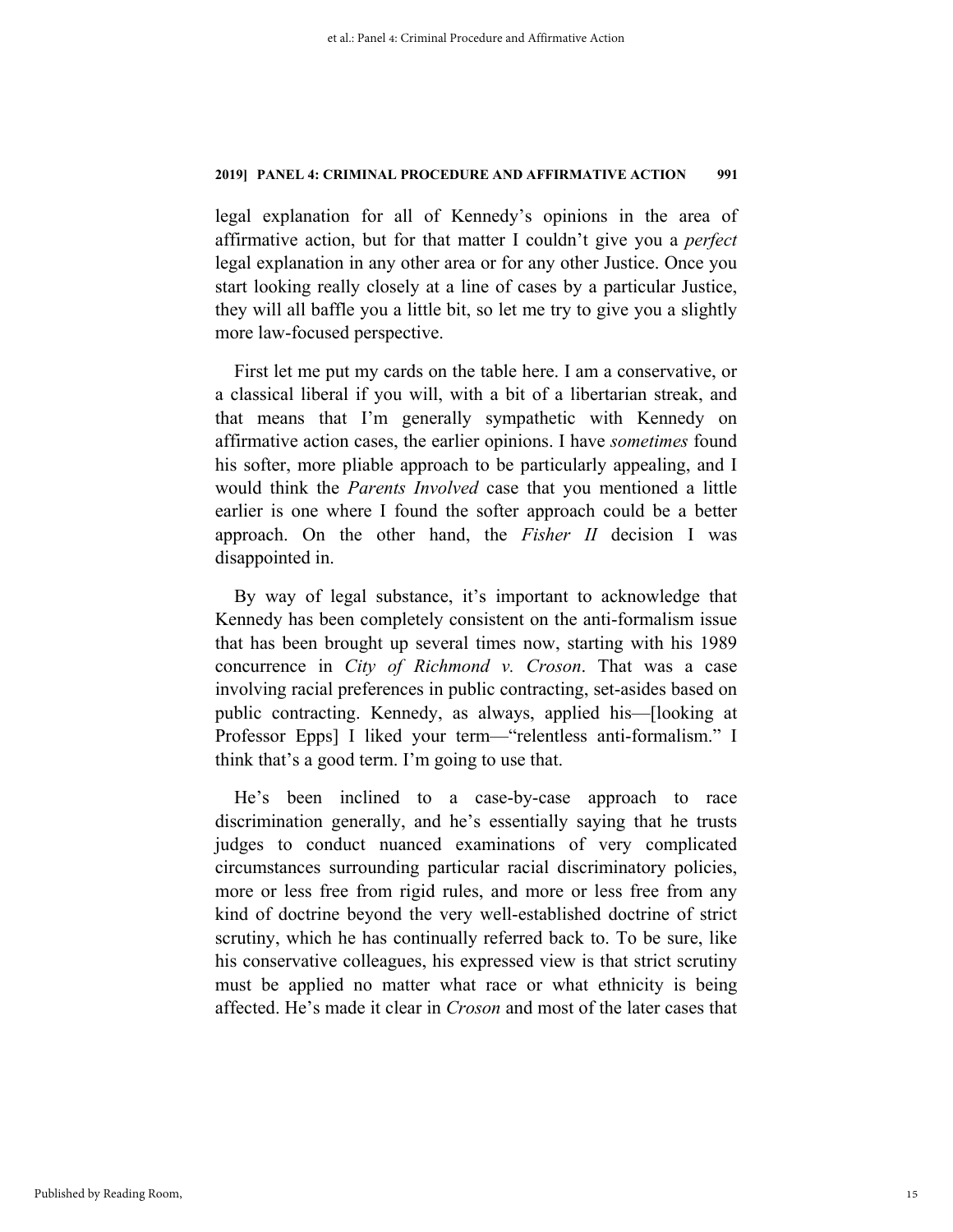he believes that is a very demanding standard. But, he doesn't want to declare that all race discrimination is unconstitutional, or even that all efforts to adjust for background societal discrimination in the past should be outlawed. Unlike Justice Scalia, unlike Justice Thomas, he wants to play it loose, case by case.

I suppose I could stop there and say that naturally if someone's going to play it loose, sooner or later they're going to hit on a case where they're going to take the other side of the issue, and that's basically what the standard interpretation of *Fisher II* has been. Sooner or later, this was going to happen.

I have to admit that these days I'm not a big fan of the antiformalist approach to race discrimination issues. Back in 1989 during the *Croson* case, (some of you weren't born then), I would have been with Kennedy and said, hey, we want to play this loose, case by case. But after a few years of thinking about it, I tended to agree with Scalia's position that the presumption against race discrimination needs to be overwhelming. Otherwise, it eventually becomes just a political decision.

The trouble with attributing Kennedy's decision in *Fisher II* just to anti-formalism is that I have not been able to come up with a good explanation as to why *Fisher II* itself would be the exception for Kennedy. He really does seem to have drifted toward a position that is more accommodating to racial discrimination that favors underrepresented minorities. So maybe the nonlegal explanations for Kennedy's change of heart in an outcome-determinative case were right. But you asked for sort of the standard explanation, so that's it.

**Professor Sudeall:** So, I was going to ask, what explains then could it be the sort of threading-the-needle approach, this sort of holding others to this high standard, but if you meet that standard, not wanting to go so far as to say you can never—

**Professor Heriot:** Yeah, but you know I think even Scalia might say that he can think of a case where you wouldn't want to say, "This is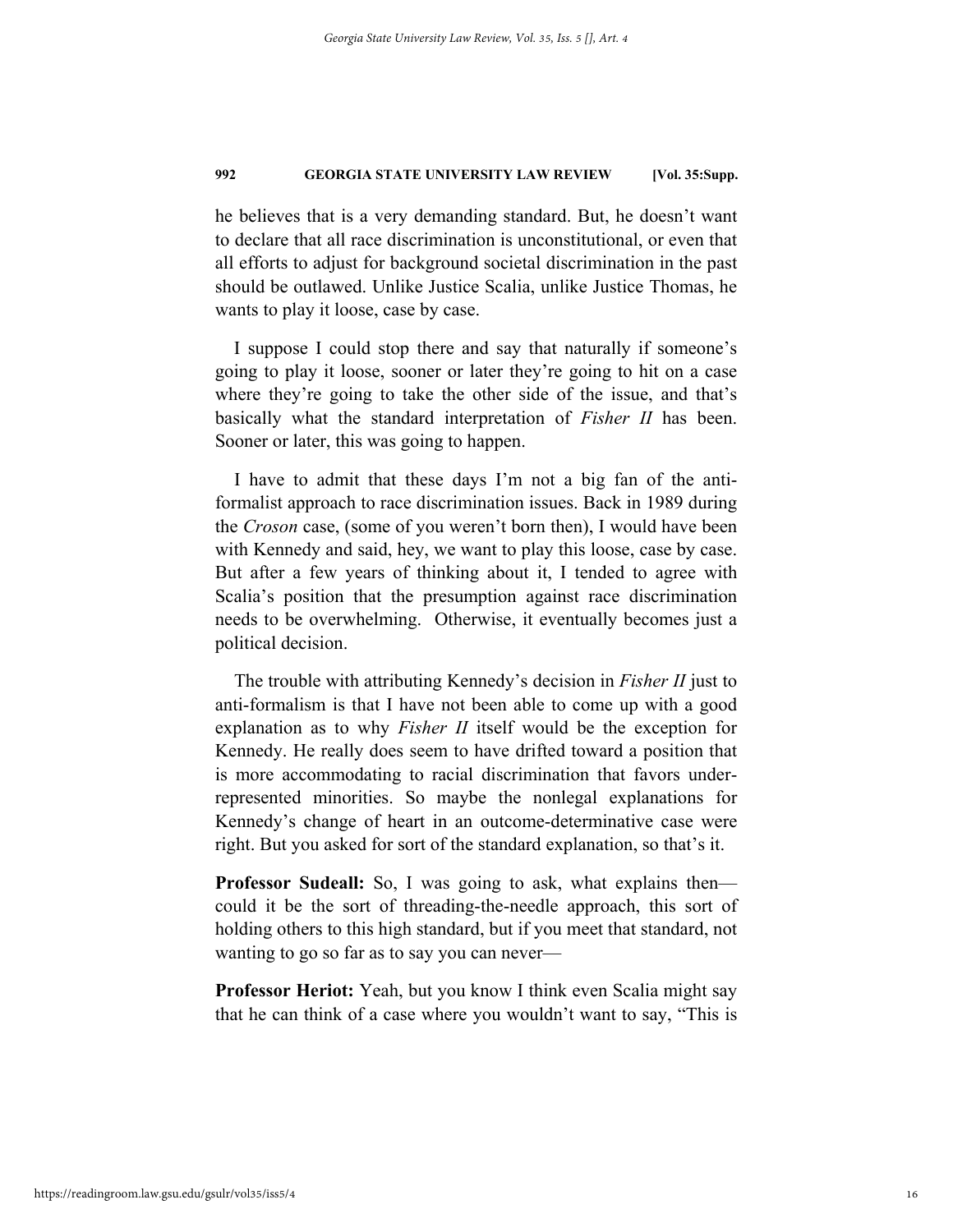unconstitutional." The hypothetical everyone likes to use in this situation is the prison riot case, where you've got a race riot between prisoners and it's a matter of seconds, you've got to move very quickly, you're trying to save lives, and you decide to order the prison guards separate them by race. Of course, probably *somebody* isn't fighting on the side of his skin color. The prisoners know each other, and they know who's on what side; the guards don't. It's basically a race riot, but it's not a "perfect" race riot. You separate them out that way and somebody's going to get beaten up. But, nevertheless, even though prison guards have discriminated on the basis of race at that moment, I don't think anybody's going to argue that the prison guards should have conducted a nuanced examination. They had to act quickly, and they did. That's the standard hypothetical that law professors tend to use.

The thing about Kennedy, though, that I thought was interesting is that in the *Croson* case, he was not completely dedicated to his antiformalism. He actually articulated his rule—he was pliable about his pliability in that case. What he said was that in discussing Scalia's approach, he was not convinced of the need for it *at this time*. That's kind of interesting. Then you have to wonder if he is an example then of what Scalia was talking about in connection with the need for strong rules in the area of race discrimination. If you could take Kennedy's 1989 self and say, "Let's look at how things have progressed toward identity politics by 2018. Would you have wanted to take a slightly more formal or at least a slightly stronger approach to prevent that from happening (including to prevent your own backsliding)?"

There are a number of problems with a loose approach to race discrimination cases. The notion of "I will know an unconstitutional race discrimination situation when I see it" is not a lot of guidance to give to the public actors who are governed by the Fourteenth Amendment or federal actors governed by the Fifth Amendment. Everyone naturally will believe, "What I think is a good idea, I bet the Supreme Court's going to think it's a good idea, too, because I'm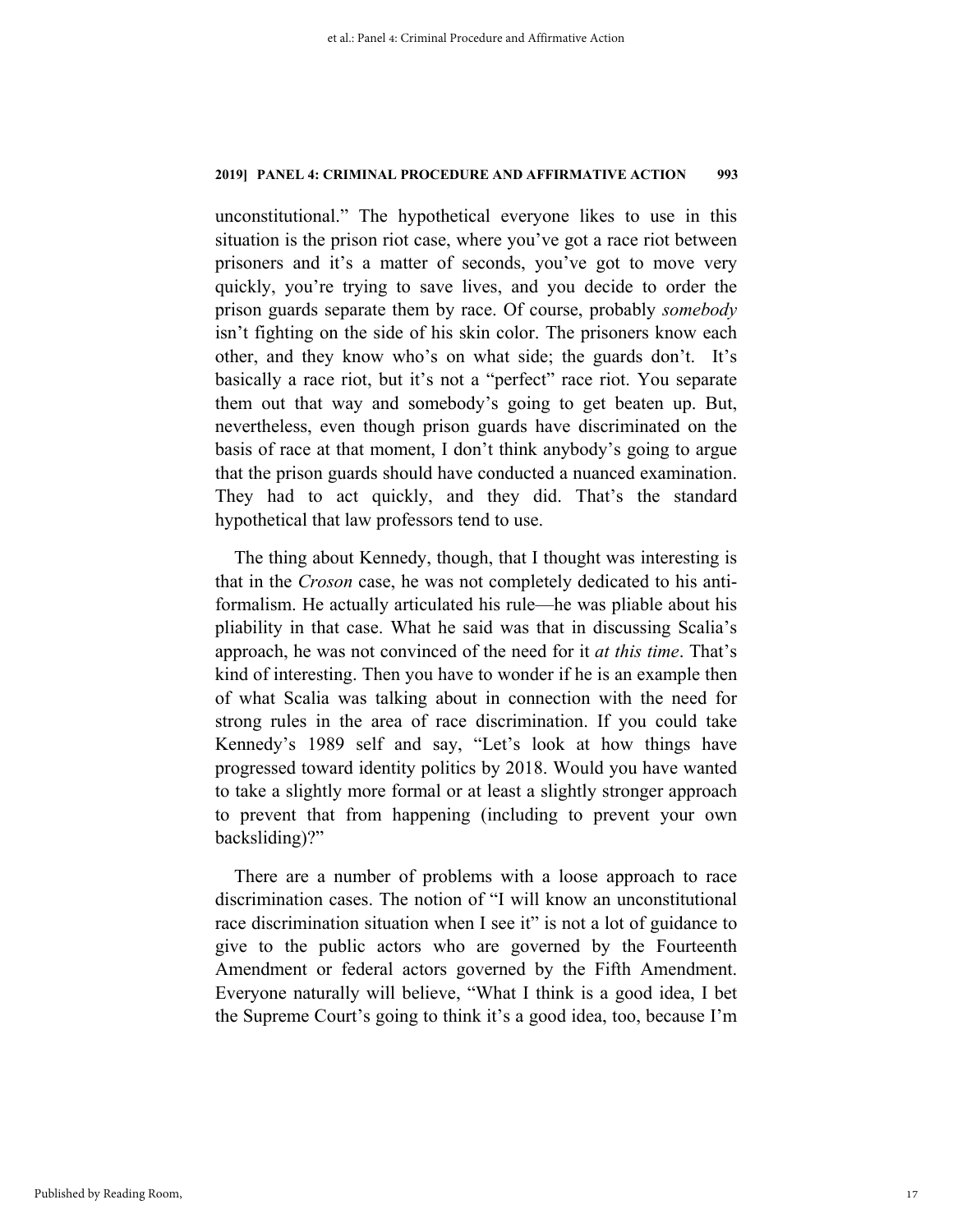a smart person." So, it's basically no guidance at all. It's telling these actors that they should do what they think is the right thing to do, and not surprisingly after the *Croson* case, which again is a case about public contracting and set-asides, a cottage industry got started up on how to get around the *Croson* case. Instead of getting less in the way of racial preference in contracting, we got more. I don't think that was what either O'Connor, who wrote the majority opinion, or Kennedy thought they were getting. I don't think they expected that to happen.

Another problem of course is that when you have an anti-formal approach, it's not just you that gets to decide what is constitutional and what is not. Although, I'll admit that in Kennedy's case, he got to decide that an awful lot. He was often the swing Justice, but he's not going to be on the Supreme Court very much longer. What happens is, there are other justices and their view of what is justified will be different and that's what happened in the *Grutter* case, where Kennedy ends up in the minority.

In that case, much to his disappointment, O'Connor, joined by the left-of-center bloc, finds the University of Michigan Law School's very large preferential treatment based on race was constitutional. Basically, the law school had been treating African-American and Hispanic applicants to the law school who'd gotten a 3.0 GPA the same as they would treat an Asian or white applicant who got a 4.0, which is really quite a difference, all other things being equal. That was very much not what Kennedy wanted. Justice O'Connor's opinion was basically as long as you avoid setting aside a certain number of seats as they did in the *Bakke* case back in 1978, or as long as you avoid a certain number of points as was done in the *Gratz* case, which was the other University of Michigan case that was decided by the Supreme Court at the same time, they were willing to put up with that. O'Connor wrote an opinion that essentially said, "Look, we're applying strict scrutiny, but we're going to defer to the university," which is kind of an odd notion, the notion of deference and strict scrutiny. Ordinarily, that would have been considered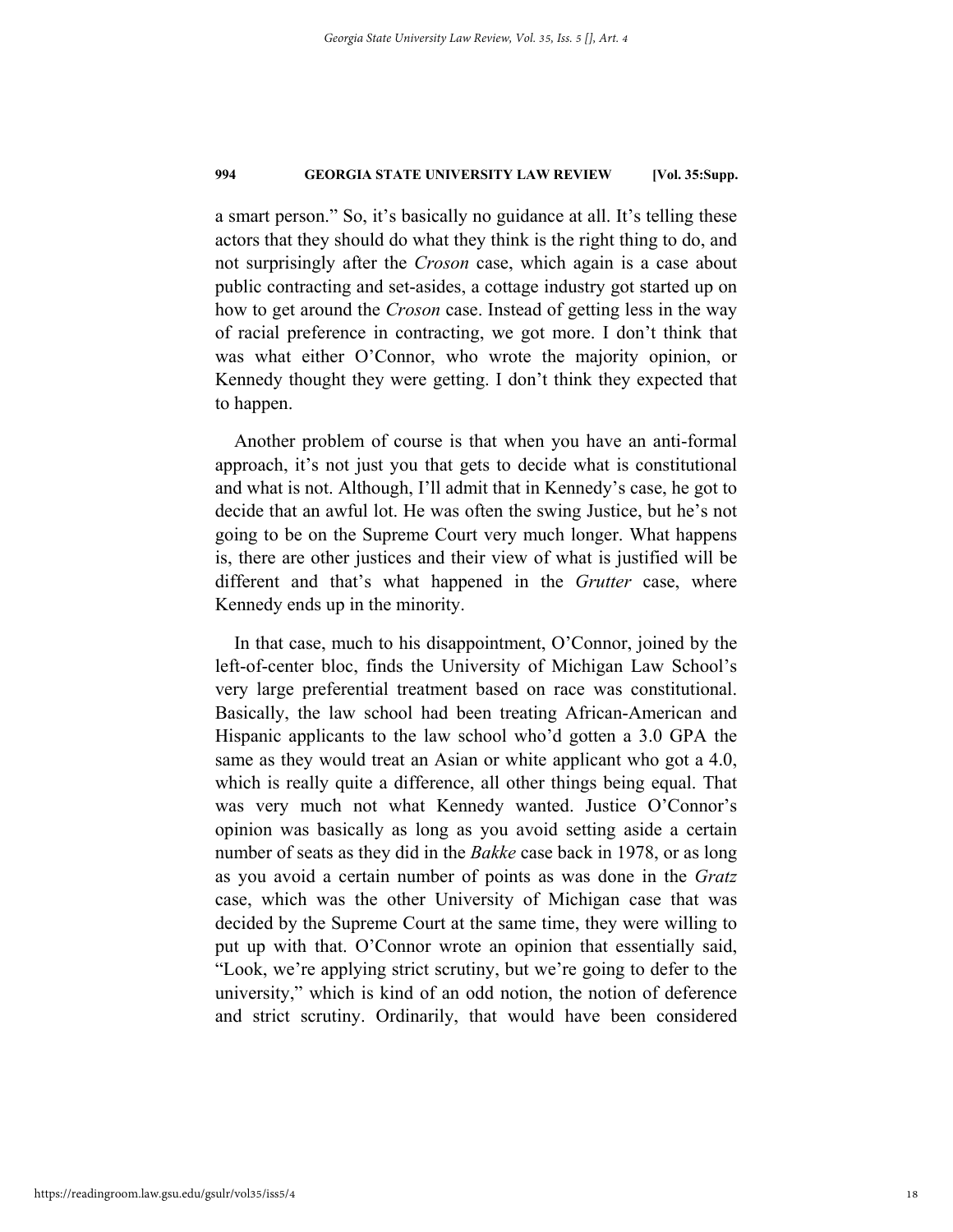opposites. You can't defer and have strict scrutiny. Kennedy dissented.

That's the problem with anti-formalism. If you trust the other judges, if you think they're going to decide the way you're going to decide, then I guess it's fine. But, that's a problem. I think again O'Connor really thought she was applying the brakes lightly by deciding one case in favor of the university, *Grutter*, one case in favor of the plaintiffs, *Gratz*. She dropped the line in the opinion that in twenty-five years that there may be a different approach that she's going to want to take. I think that maybe, just maybe, by then Kennedy understood that the light approach was probably not going to lead to less consideration of race. It was probably going to lead to more, and there's plenty of empirical evidence right now, even with the University of Michigan itself, that yes, the level of preferences got larger immediately afterwards. That brings us, I guess, pretty much up to the more recent years and to *Fisher*, but—

**Professor Sudeall:** So I'm curious. I think you mentioned earlier that you maybe can't explain, or you don't know why the switch from *Fisher I* to *Fisher II*. I'm curious about your thoughts about *Fisher II*, but also how does that fit in to your description of Kennedy and pliability? How do you see that playing into how he ended up deciding in *Fisher II* to uphold the—

**Professor Heriot:** I think it's really hard to explain *Fisher II*. Let's start out with *Fisher I* here. Obviously, people who were in favor of race-preferential admissions were pretty pleased with the *Grutter* decision, and at the same time, those who wanted race-neutral admissions were pretty disappointed. It's very difficult to answer, "Where do we go from here?" Lawsuits like that are very expensive to maintain. It's very hard to get funding in order to bring another lawsuit if you're dealing with loosey-goosey law, and moreover not just loosey-goosey, but *Grutter*'s pretty strong with deference point.

So along comes the *University of Texas* case, which was pretty odd on its facts and maybe one that wasn't going to be easily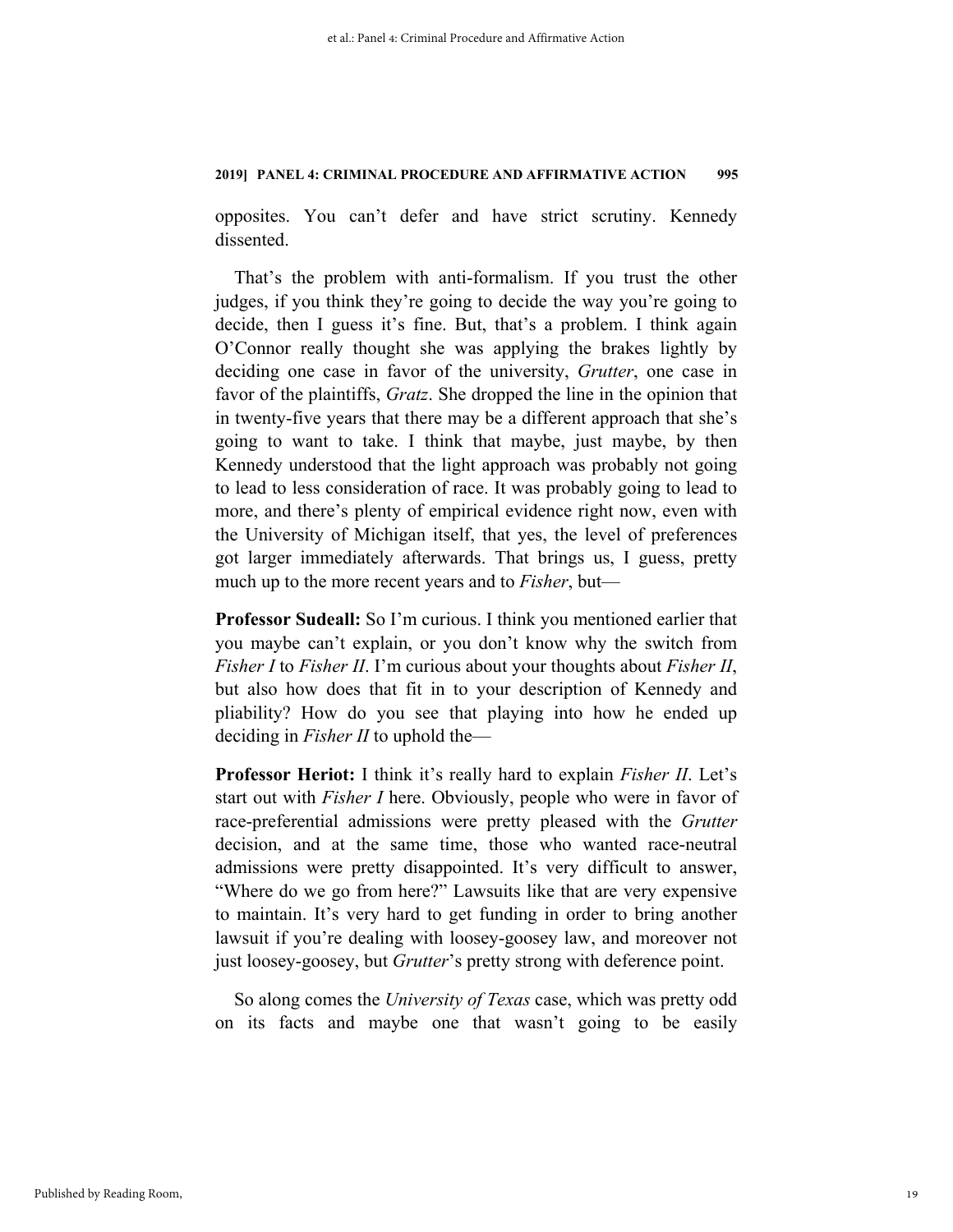reproducible. In the *University of Texas*, case, the University of Texas had actually been operating under very different rules prior to *Grutter*. There had been a decision by the Fifth Circuit Court of Appeals that essentially made it impossible for universities in the Fifth Circuit to have race-preferential admissions, because it had held, anticipating the Supreme Court would go the other way—in the *Hopwood* case it's called—that race-preferential admissions are simply unconstitutional. So, Texas had to stop using them.

At the time *Grutter* was decided, Texas could have just turned around and said, "Okay, now we're going back to what we did in the past," but in the meantime, the Texas legislature had passed a law that had instead required that in Texas, anyone who graduated in the top 10% of a Texas high school would automatically be admitted into the University of Texas, regardless of what their SAT score was (or regardless of whether they'd even taken the SAT, I believe). The University of Texas had been bragging that actually this solution was very effective, and it was getting the school as much racial diversity as it had under its previous methods of dealing with diversity issues. So, Texas was telling its students, telling everyone, "We're doing great, we're doing fine, we don't need race-preferential admissions." Then, within twenty-four hours after the *Grutter* decision was decided, it came out and said, "We're bringing back race-preferential admissions."

That actually was a very tiny decision in the sense that it only affected a tiny number of students, because the Texas 10% solution, that was a law, and the school was not in a position to change that. It actually was not very popular with the administration at the University of Texas, but it was a law, so Texas had very little maneuvering room there. Nevertheless, it brought back racepreferential admissions for the small number of discretionary admissions that it had. In general, the top 10%, that pretty much fills up the school, but it had a few discretionary positions. So that then led to the *Fisher I* case. Oral argument comes, and the case is pending before the court for a very, very long time, much longer than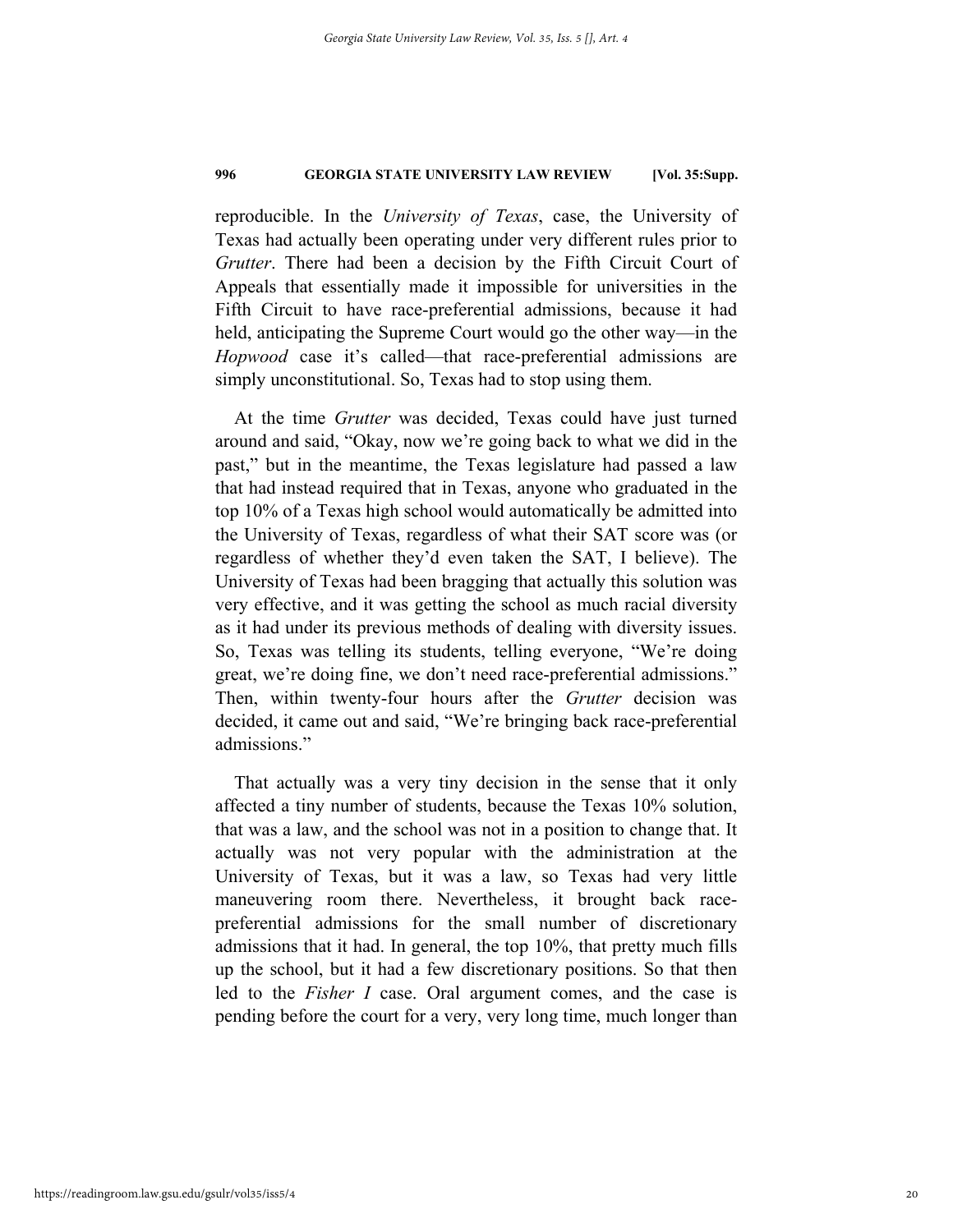usual. It was argued in the early fall, and the decision didn't come out until the late spring. It was this little, puny thirteen-pager—by Kennedy, of course—basically adopting what he'd said in his earlier dissent in *Grutter*, saying, "Well, we said we would defer to the university, but we really only meant we would defer a little bit, and we really only meant on the compelling interest side of things, and we're certainly not going to defer on the question of whether or not a particular solution is narrowly tailored."

So, a lot of the language was tougher than it had been before. Nevertheless, the Court didn't decide the issue of whether Texas's policy was narrowly tailored because it just remanded back to figure the issue out without any sort of deference. But the thought was they're going to get tough if the issue comes back up in *Fisher II*.

But that isn't what happened. Instead, when *Fisher II* came up for a decision on whether or not this really is narrowly tailored, Kennedy sided with the left-of-center bloc. The trouble is, this was not really a great case for that. If he's going to defect from the conservative group, really in some ways *Grutter* would have been a better case for that.

Texas was really unclear about what their motivation for this policy. It kept changing its mind. It had already said that it had plenty of diversity, and it was really only getting a tiny number of additional minority students in this way. I think the number was probably thirtythree out of a class of 10,000. Even so, Texas had, for example, about 20% Hispanic students, so it was very hard for them to argue lack of critical mass in this case. It was much easier for *Michigan* to argue that they didn't have a sufficient number for critical mass.

**Professor Sudeall:** I want to make sure that we do have enough time for Q and A. I'll just add —and I can't possibly try to wrap everything together—but two points that I think, at least when I think of some of the affirmative action cases, I think the dignity piece that we talked about so much, I think that part of Justice Kennedy's thought around— I think there's a dignity piece in some of his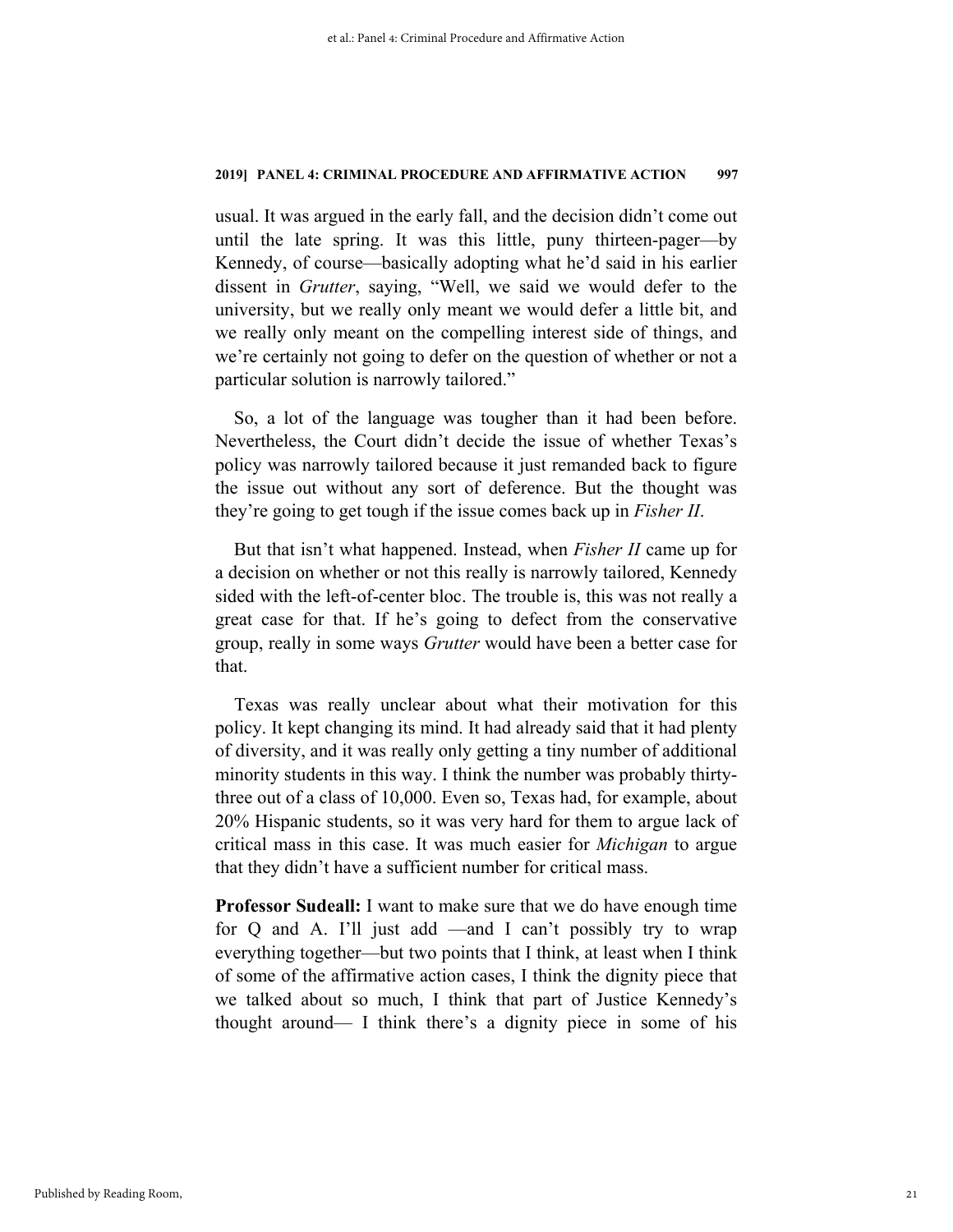writing, particularly in *Parents Involved*. I think it really offended him for people to be defined solely by their race. I think that offended some sense of personal dignity. I like to think that informed part of his thinking. Obviously a very different kind of dignity, but thinking about this inherent humanity or that we—I think that offended his sense of dignity.

The other thought that I have is, the other point I made about being careful or threading the needle. It struck me that *Fisher*'s the case—if this doesn't work, nothing will work. It was very narrow. In some sense maybe why it didn't result in big results. Maybe, again, I'm not here to read his mind, maybe there was also some recognition that to foreclose even that plan would have been the end and he was not willing to go there. I was going to ask, maybe in the Q and A it'll come up, where do we go from here? But I want to make sure that I have a chance for somebody else to ask a question if anyone has a question on any of these topics in our remaining time.

**Professor Stephen Griffin:** Steve Griffin, Tulane Law School. I'm sorry I didn't hear the whole thing—

**Professor Sudeall:** Could you move a little closer to the mic?

**Professor Griffin:** Yeah. I'm sorry I didn't hear the whole—how about this—the presentation on affirmative action but I just wanted to point out, especially for the students, that just keep in mind that prior to *Grutter*, Texas couldn't use any form of racial preferences because the Fifth Circuit was existing in an anti-*Bakke* bubble because of the *Hopwood* case, in which the Fifth Circuit ruled that the *Bakke* case was not the law.

**Professor Heriot:** Yeah, we did talk about this.

**Professor Griffin:** Okay, sorry. But that might have been one of their reasons to explain why they decided to go back to the drawing board and look at affirmative action again.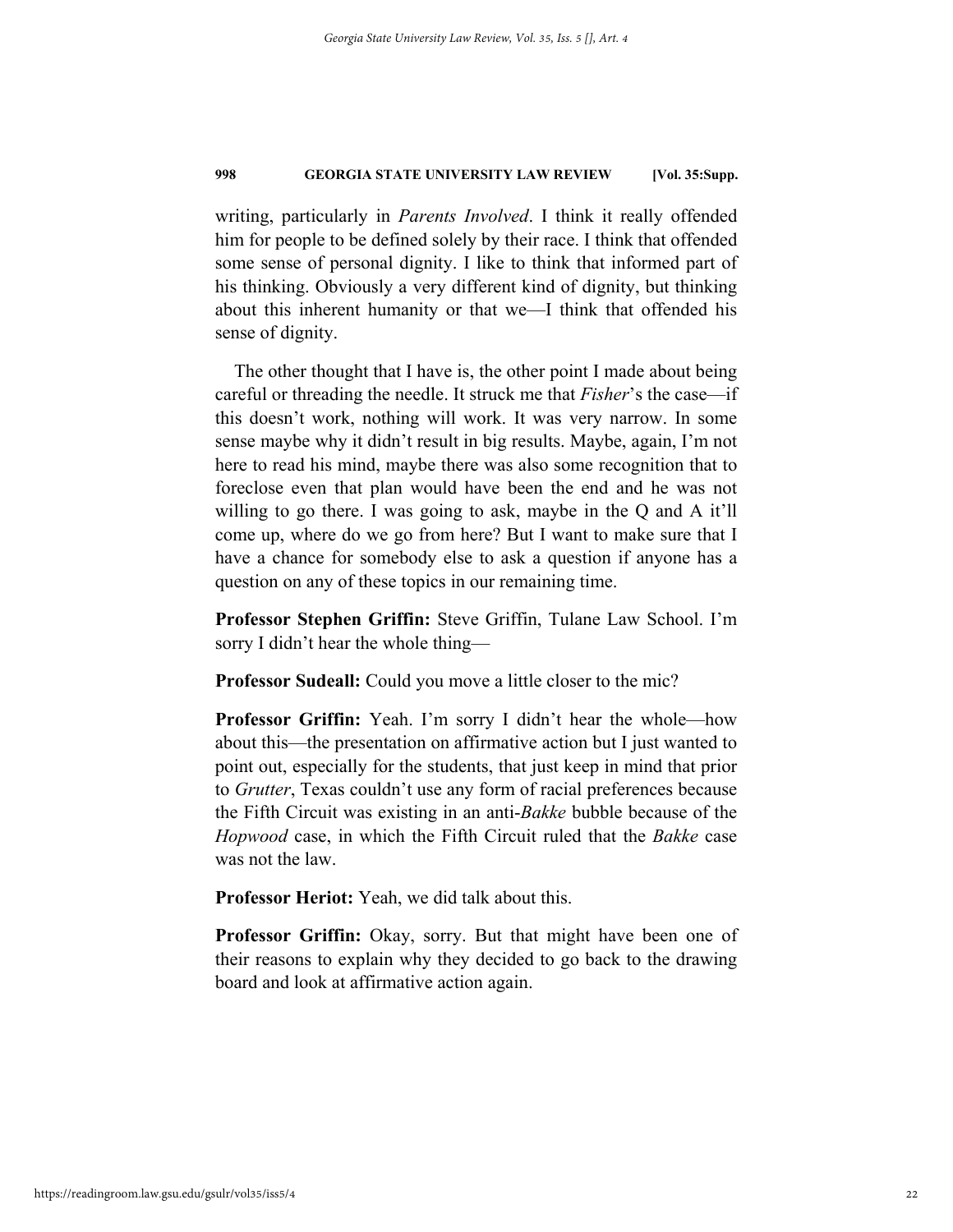**Professor Heriot:** But remember, they couldn't go back to the drawing board, because the statute wouldn't let them.

**Esmat Hanano:** Esmat Hanano from the Law Review. I'm in criminal procedure right now, so forgive me if this isn't going to make sense as a question, but some of the opinions that we're reading from Justice Scalia, there's the call back to interpreting the Fourth Amendment under traditional, originalist understandings. In the substantive due process analysis Justice Kennedy uses, he rejects Justice Scalia's call for that similar type of analysis. I think of *Michael H. v. Gerald D.* where Justice Kennedy writes separately saying, "Agree, but not with that method." But in the criminal procedure side, he doesn't do that. He kind of goes along with Justice Scalia. Am I thinking of that correctly? Is there a way to reconcile that or are they just two ships passing in the night that don't have anything to do with each other?

**Professor Epps:** My sense is that he's not always with Justice Scalia on the sort of original methods approach. Like in the Fourth Amendment context, Justice Scalia really wants to sort of bring in a new way of thinking that's premised on property rights, and that's something that Justice Kennedy was not totally onboard with that project. More generally, Justice Scalia made a lot of arguments that said, "Look, this is really what the Constitution required," and Justice Kennedy just sort of waves his hand at those kind of arguments. I think I see his approach as being more sort of, "Fourth Amendment, let's think a little bit about privacy. Eight Amendment, let's think of evolving standards of decency rather than let's drill down to what the original meaning was."

**Esmat Hanano:** Okay, thank you.

**Professor Lain:** I'll just chime in a little bit, too. When I think of Justice Scalia on criminal procedure, there are some places where he has some great lines. And it can seem so principled, but my mind always goes back to the *Hudson* case. That's the exclusionary rule case where the court says exclusionary rule doesn't apply to knock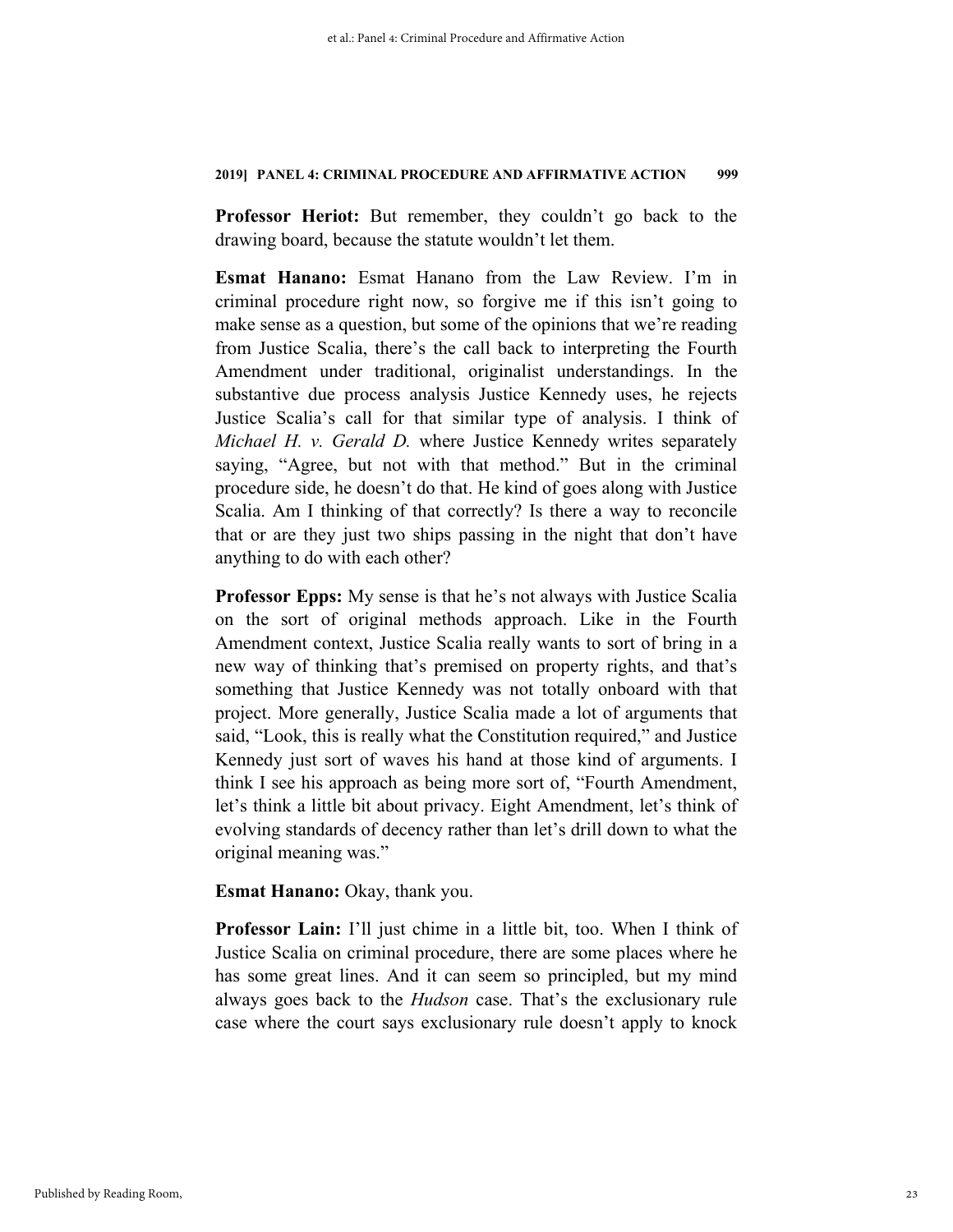and announce violations. That in itself isn't particularly remarkable. But what he did in that particular case, is he talked about the exclusionary rule and, he said, "In dicta, we said the exclusionary rule was constitutionally required," and he cited *Mapp*.

The problem with that is that when *Mapp* said that—and it did there were some pretty important words on the front. Those words were "We hold that." So here's this opinion where he lops off the words "we hold that" in a decision he hates and calls it dicta. I'm just—it's hard for me to get past moves like that.

**Professor Epps:** That goes to the sort of substance-remedy distinction. He really, Justice Scalia thought that the Fourth Amendment—he cared a lot about the substance but wasn't at all clear, to me, how he thought it should be enforced. Wasn't a big fan of the exclusionary rule and wasn't a big fan of civil damages actions.

**Professor Lain:** It's just really hard to take him seriously when he's all "Framers and original meaning" and then does something blatant like that that's not principled at all. I'm just—you lost me at hello.

**Professor Jonathan Adler:** Jonathan Adler, Case Western. I was wondering if any of the panelists wanted to explore something related to Justice Kennedy and the death penalty. As was discussed, he seemed to be very concerned about who is subject to the death penalty, but especially looking at his AEDPA jurisprudence, or the decisions he would join in the AEDPA context, he didn't seem to have much concern about why people might be subject to the death penalty. That is to say that he was generally a fairly consistent vote for fairly strict enforcement of AEDPA. That may have been correct as a matter of the meaning and proper application of AEDPA, but it does seem to be in tension with his opinions in the Eighth Amendment cases where he's concerned with who is being executed, particularly given that a decent number of these AEDPA cases involve ineffective assistance of counsel claims or actual innocence claims. It seems to be if you're mentally disabled or you committed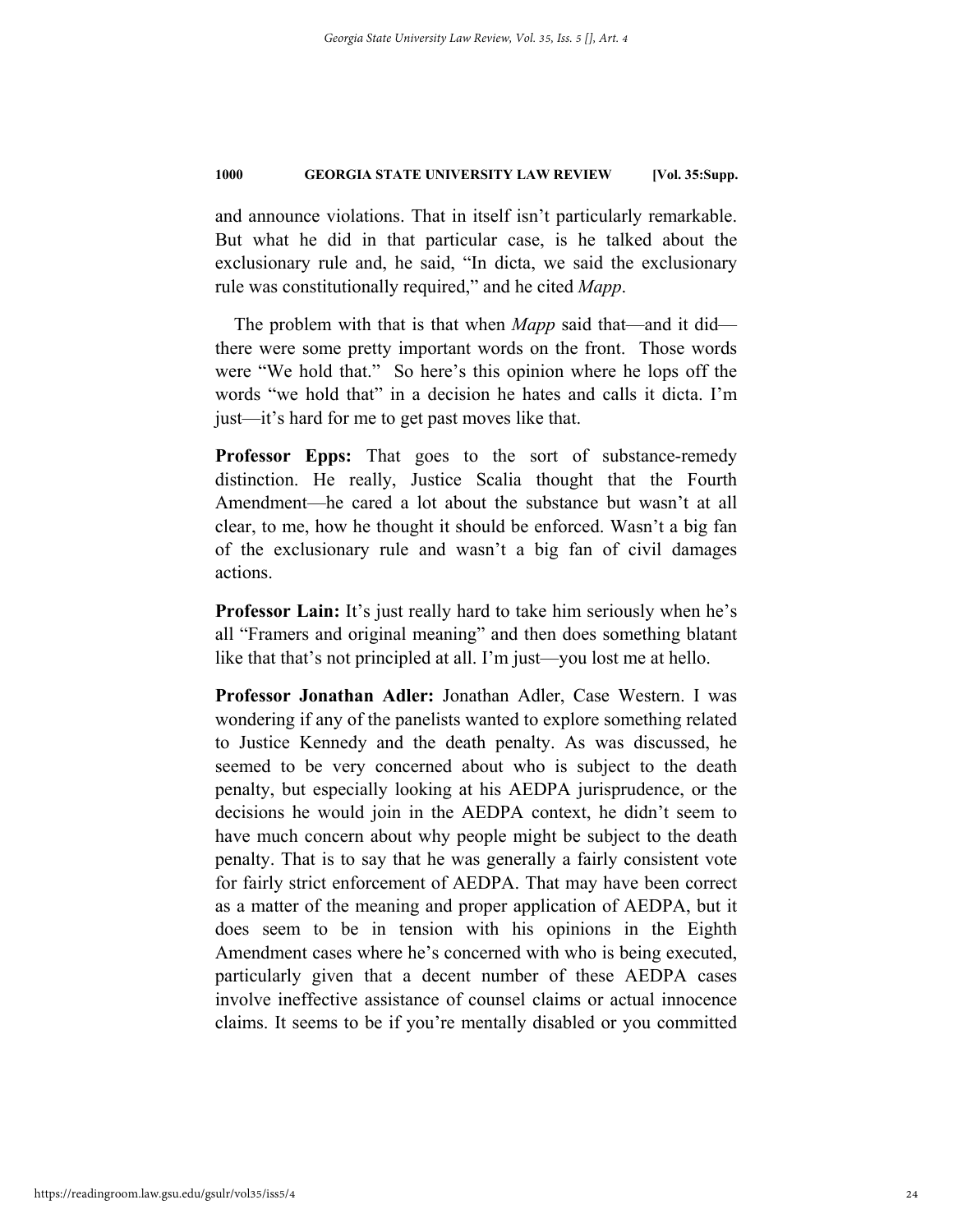the crime as a child, you can't be executed. But if you're innocent, well maybe you can.

**Professor Lain:** I agree. Why is it the case that executing an innocent person is not super bad for human dignity? But I do think his decisions on the "who" also went to the "why." They were deeply interconnected. So when he's talking about how society can fall into raw brutality, and so it's super important that we're not executing offenders who are sixteen years old and seventeen years old when they commit their offense or that have some sort of intellectual disability, there you can see how the why is deeply connected with the who. I have to say that I found that his blind spot, and I'm subject to pushback on this, but the blind spot that I see was in the endgame. That explains the habeas decisions. That explains the lethal injection decisions. That explains the denial of the stays, even when they were on issues that we otherwise would have thought he cared about. Maybe for him, it's a "well, if you get to the end it's just going to be ugly, I have nothing to say about this." Hard to say.

But even in the lethal injection context, it was really interesting in *Baze v. Rees* in 2008, where the Court upholds the use of a paralytic, and Kennedy is a part of that. The Court there says the paralytic is good for the dignity of the process, and I thought did they need to do that to get Kennedy's vote? Perhaps, but if you cared about dignity, maybe you would ask the offenders whether they think it furthers dignity in their dying process because clearly they don't think does they're the ones challenging this. So here Kennedy was willing to say the dignity of how death looked was worth more than the risk that you were actually torturing someone and just couldn't see it, which I would think would be really problematic for someone who actually cares about human dignity. That's hard to make sense of other than as a blind spot to the endgame piece.

**Professor Epps:** I was thinking a lot about the EDPA stuff this morning, because I think it is one exception to my thesis that he was more concerned with bottom lines than procedures, because that is a